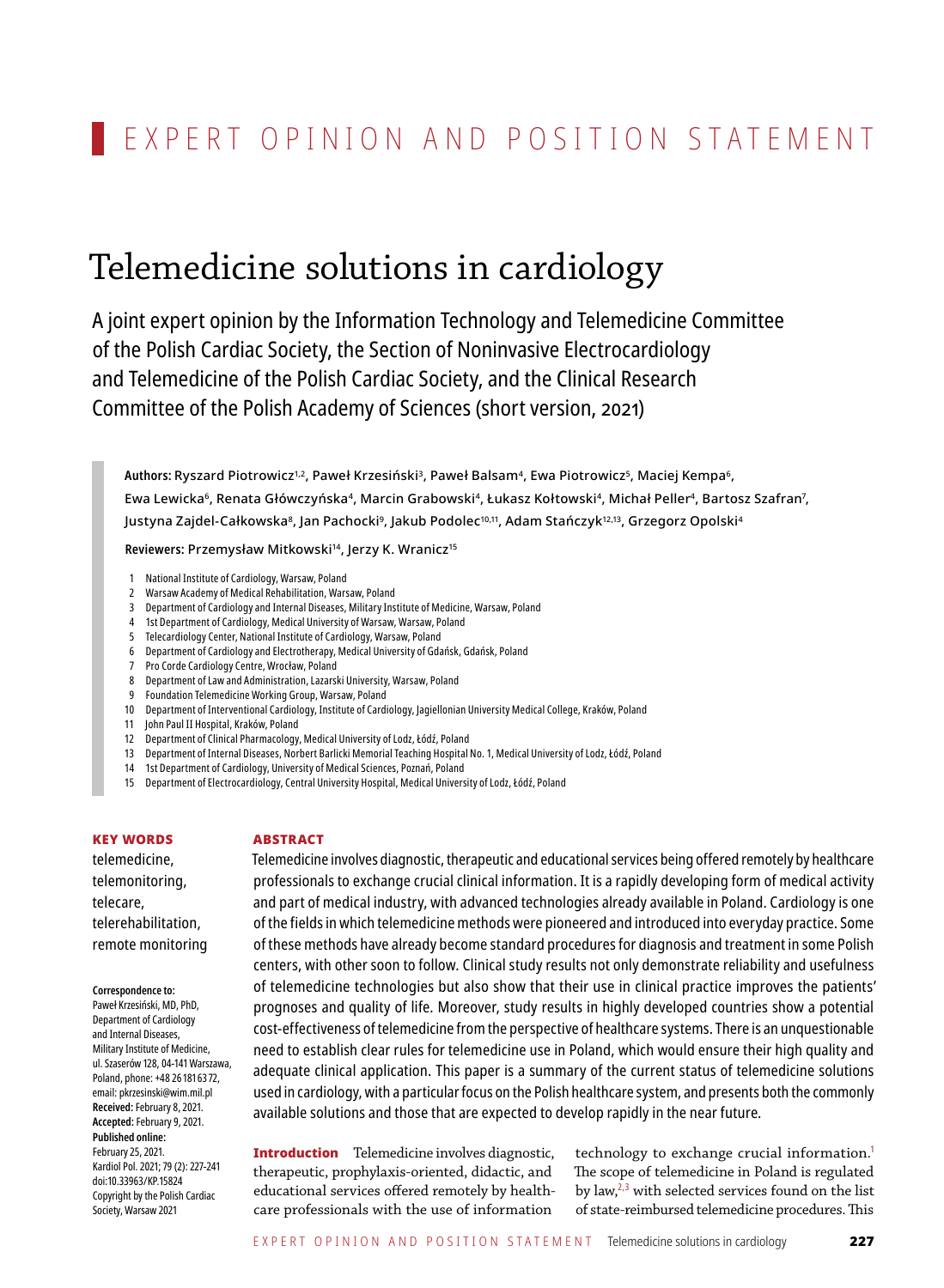#### **Table 1 Summary of indications for the use of telecare and tele‑education**

| <b>Recommendations</b>                                                                                                                                                                                                                                                                                                                                                                                                                           | Level      |
|--------------------------------------------------------------------------------------------------------------------------------------------------------------------------------------------------------------------------------------------------------------------------------------------------------------------------------------------------------------------------------------------------------------------------------------------------|------------|
| The use of telecare to some extent and in those selected cases where it would be an important adjunct to<br>standard healthcare, eq, in a subset of patients with heart failure, in patients scheduled to undergo<br>a therapeutic intervention (to optimize preparedness for the elective procedure)                                                                                                                                            |            |
| Remote modifications to the medication regimen if specific safety conditions are met: ie, the medication was<br>already used before and caused no side-effects at the recommended dose or the risk of such side-effects is<br>low, it is possible to convey the recommendation to the patient in an unambiguous way that can be easily<br>understood, and the effects of the change in treatment can be assessed, eg, via vital signs monitoring | <b>IIh</b> |
| Tele-education as one of the forms of education for any cardiovascular patients                                                                                                                                                                                                                                                                                                                                                                  |            |
| A telecare system that is comprehensive and consistent with the general healthcare model in the given country                                                                                                                                                                                                                                                                                                                                    |            |
|                                                                                                                                                                                                                                                                                                                                                                                                                                                  |            |

paper is a summary of the current status of telemedicine solutions used in cardiology, with a particular focus on the Polish healthcare system.

The authors of this paper established a set of guidelines for individual telemedicine proce‑ dures based on the European Society of Cardiology (ESC) Recommendations for Guidelines Production. The resulting guidelines have been classified into the following categories: "is recommended/indicated" (I), "should be considered" (IIa), "may be considered" (IIb), and "is not recommended" (III).

**Telecare** Telecare involves the application of various forms of patient care with the use of telemedicine tools at the patient's place of residence. Telecare complements direct (in‑person) healthcare services. Its main goal is to improve patient compliance, to detect possible exacerbations early, and to detect any conditions that may aggravate the course of the patients' current disease. The broad term "telecare" encompasses the use of any diagnostic methods and tools described below.

Telecare, with its fundamental components of teleconsultations and remote treatment monitoring, is generally used to complement in-‑person healthcare. Observational studies in a group of over 4000 patients with a history of acute coronary syndrome showed that the possibility of contacting a medical call center in case of concerning symptoms significantly lowered the annual mortality rate in comparison with that in the control group.<sup>4</sup> Studies evalu‑ ating the impact of telemedical solutions on im‑ proving care of patients with heart failure have yielded inconclusive results. A number of prospective clinical studies showed no significant effect of teleconsultations or telecare on the re‑ hospitalization rate or prognosis in patients with heart failure.<sup>5</sup> However, the TIM-HF2 (Efficacy of Telemedical Interventional Management in patients with Heart Failure) study has been a breakthrough.<sup>6</sup> The study employed monitoring of blood pressure, electrographic parameters, body weight, and clinical symptoms in a group of 1571 patients with heart failure and revealed that this form of care reduced

the number of days lost due to hospital admis‑ sions or death and lowered all-cause mortality.<sup>6</sup> As a result, European experts in their 2019 consensus agreed for the first time that at-home telemonitoring may be considered in patients with heart failure.<sup>7</sup> Another report emphasized the benefits of telemedical solutions in certain patient subgroups: such as nondepressive patients with left ventricular ejection fraction of 25% or greater and a history of decompensat‑ ed heart failure.<sup>8</sup>

Telecare may improve treatment outcomes in cardiovascular patients, both in terms of prognosis and prevention of treatment‑ ‑related complications. The available telemed‑ icine tools help assess patient adherence to prescribed medication and recommended lifestyle changes. This is achieved by both monitoring the amount of remaining medication and assessing treatment efficacy based on vital signs, such as blood pressure and heart rate, or body weight. The level of physical activity (for example during cardiovascular rehabilitation) can also be monitored (Table 1).

Some currently available applications help not only to passively monitor the use of medications but also have additional functions, such as alerts and reminders, if a medication has not been taken. The option of constant supervision over the patients' drug regimen with the use of telemedicine may play a key role in maximizing pri‑ mary and secondary prevention in major groups of cardiovascular patients: those with heart fail‑ ure, history of acute coronary event, atrial fibrillation, and history of coronary intervention.

Tele-education Tele-education is an attempt to address the needs of cardiovascular patients that remain unmet in the current healthcare system. For instance, patients may want to know more about and understand the causes and clinical manifestations of certain diseases, indications for individual classes of drugs, cardiac im‑ plantable electronic device implantation, and invasive procedures. Thus, tele-education increases the odds of the patients' active partici‑ pation in prevention, rehabilitation, diagnostic procedures, and treatment. The importance of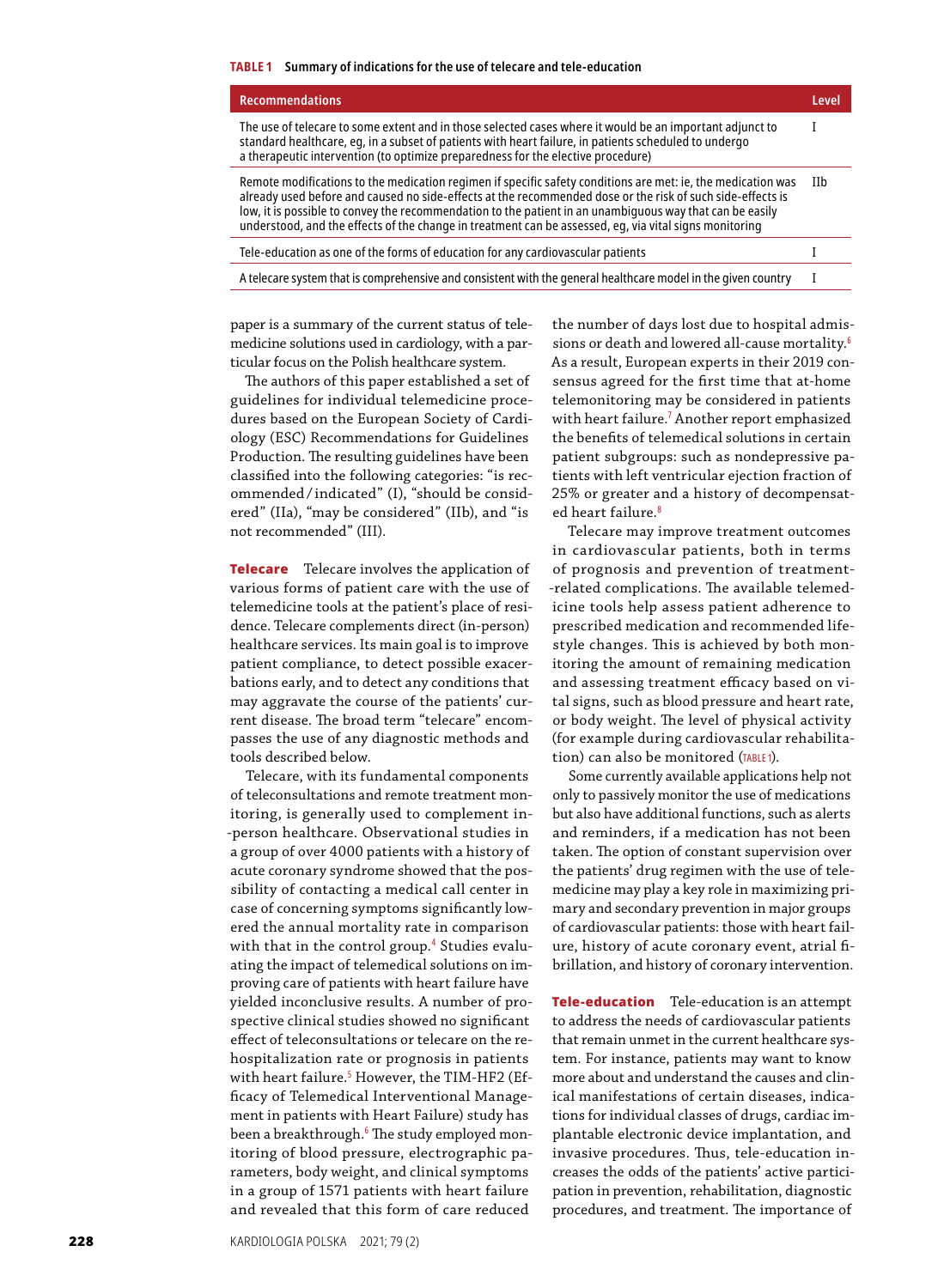#### **Table 2 Summary of indications for the use of teleconsultations**

| <b>Recommendations</b>                                                                                                                                                                                                                                                                                                                       | Level |
|----------------------------------------------------------------------------------------------------------------------------------------------------------------------------------------------------------------------------------------------------------------------------------------------------------------------------------------------|-------|
| Teleconsultations (text consultations, video consultations, video consultations with medical data<br>transmission) between healthcare professionals in cases raising therapeutic or diagnostic questions                                                                                                                                     |       |
| Teleconsultations between healthcare professionals and patients to optimize patient care in situations<br>where this form of consultation helps reduce the risk to the patient's health resulting from limited<br>access to in-person consultations and if the procedure meets the commonly accepted principles of good<br>clinical practice | Нa    |
| Teleconsultations as one of the available options to provide specialist care in patients in a stable<br>condition who continue their care at a given specialist outpatient clinic, and the procedure is performed<br>in accordance with the principles of good clinical practice                                                             | Нa    |

tele-education in therapy (for example for patients with heart failure) is due to the crucial role of self‑care for long‑term prognosis. Moreover, studies showed that a significantly higher proportion of patients after myocardial infarction, educated via repeated telephone calls after their hospital discharge, exhibit healthy behaviors, such as increased physical activity and smoking cessation.9,10 The fact that tele‑education tools can be used repeatedly gives the patient an opportunity to learn from experts at his or her own pace. The Polish Cardiac Society offers patients tele-education through the following websites: www.slabeserce.pl, www.copozawale.pl, www.arytmiagroziudarem.pl, and www.copozatorze.pl.

Comprehensive patient tele‑education can be also achieved via mobile phone applications, which offer several forms of educational support. These applications may include multimedia presentations about the underlying disease that causes the patient's symptoms and the treatment methods (including visualization of medical procedures). These applications remind patients to take their medications and record the fact of taking each medication; some offer individual behavioral education; and some allow the patient to ask a question of a medical team via text communication or a videoconference. They also remind the patients to follow nonmedication-‑related recommendations and offer automatic assessment whether they are followed or not (eg, an increase in physical activity) (Table 1).

Teleconsultations Teleconsultations are a form of remote medical consultations between healthcare professionals or between a healthcare professional and a patient who are at different locations. Teleconsultations are held with the use of modern technologies of text, verbal, and imaging data transmission for diagnostic, therapeutic, rehabilitation, educational, and effectiveness assessment purposes.

Teleconsultations in the form of text, verbal, or image communications may be achieved via a cellular phone network or internet‑based communications system. The key indication for the use of this healthcare service is lack of

an in‑person contact between the parties at the time when the medical service is necessary or would help reduce the risk to the patient's health.

- Specialist consultations may have the form of: • teleconsultations in an outpatient setting;
- urgent specialist consultations, for example, with the use of telemedicine systems installed at emergency facilities (electrocardiographic [ECG] data transmission);
- scheduled specialist consultations via telemedicine tools, for example, between specialists from tertiary reference centers and primary care physicians, cardiologists from secondary reference centers or specialist outpatient facilities, and specialists from other fields of medicine (text, teleconsultations, audio teleconsultations, and video teleconsultations);
- scheduled teleconsultations on the results of imaging studies (electrocardiography, echocardiography, ultrasonography, radiography, computed tomography, magnetic resonance imaging, coronary angiography, histological examinations, etc);
- teleconsultations as part of medical personnel education programs (Table 2).

Key benefits of teleconsultations with specialists are:

- • increased accessibility of consultations and an optimal utilization of medical personnel resources;
- rapid diagnosis and help in cases of emergency;
- time and cost savings and increased operational efficiency;
- epidemiological safety;
- the possibility of including any number of persons, who are at different locations, in the consultation.

Key limitations of teleconsultations:

- teleconsultation participants have to have medical equipment that ensures high-quality recording of biological signals, adequate computer parameters, software, and tools for high-quality transmission of data;
- healthcare personnel have to be qualified, also in terms of using telemedicine technologies;
- ensuring personal data protection and legal personal data processing is necessary;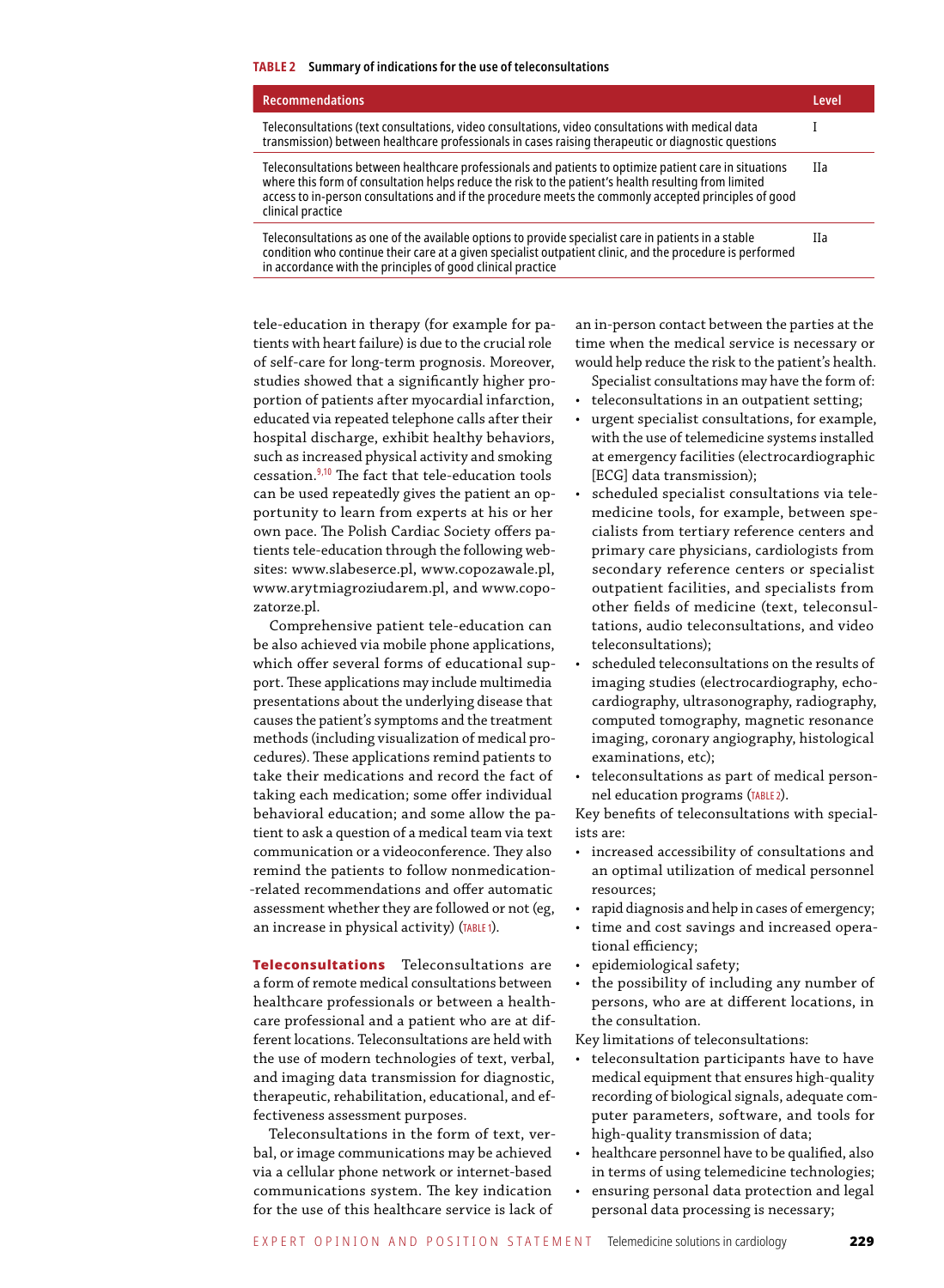• there is no in-person contact with the patient, along with its associated consequences, including the necessity to reliably confirm pa‑ tient identity and having the patient confirm his or her understanding of remotely issued recommendations.

Another important aspect to consider is the fact that some patients may consider a re‑ mote contact with a physician to be inferior to a direct examination. The doctor's body language is an important nonverbal aspect of communication, building trust, and establishing rapport. Thus, a preferred form of teleconsultations be‑ tween healthcare professionals and patients are video teleconsultations.

The coronavirus disease 2019 (COVID-19) pandemic required rapid and widespread introduction of teleconsultations in outpatient settings. As early as on March 12, 2020, the Polish National Health Fund approved conducting medical appointments via teleinformation systems (or other communications systems) in patients continuing their care at a given specialist outpatient clinic.<sup>11</sup> This solution helped, to a large extent, avoid interruptions in specialist medical services and offered care continuity for chronically ill patients, while ensuring the epidemiological safe‑ ty of both the patients and medical personnel. A number of guidelines and procedures for conducting teleconsultations were developed and implemented; this includes the manuals issued by the Telemedicine Task Force Foundation.<sup>12</sup>

## Remote electrocardiographic monitoring Technical parameters, operational principles

Remote ECG monitoring via external recording devices is the basic telediagnostic tool used in cardiology, especially in the area of arrhythmia.<sup>13</sup> Remote ECG monitoring involves analysis of electrocardiograms obtained remotely and transferred to the monitoring center. Remote ECG monitoring helps detect, document, and assess abnormal electrical activity of the heart during daily activities and increases the chances of establishing an accurate diagnosis. Some remote ECG monitoring devices can additionally monitor the respiratory rate, physical activity, and blood pressure.<sup>14</sup>

Patient-initiated transmission of short, event-‑based ECG (event recording of a single‑lead ECG of at least 30 seconds in duration) may be used in the following circumstances:

- at the time when the patient develops symptoms suggesting arrhythmia, a conduction block, or ischemia;
- in circumstances that could trigger an arrhythmia, conduction block, or ischemia;
- in other circumstances selected by the patient and/or at specific fixed time points defined by the doctor.

In event-based Holter devices, the recording function is activated by the patient by pressing

the appropriate event button.<sup>15-17</sup> The preferred tool are external event recorders, which are placed on the patient's chest along with the electrodes and leads, and operate as external loop recorders (ELRs), $14-16,18,19$  which makes it possible to obtain ECG recording including a pre-‑specified period preceding the pressing of the event button. In other cases that may also be considered, the symptoms have to last long enough for the device to be attached and activated. State-of-the-art options include systems that are based on ECG recording modules integrated into smartphones. Event-based ECG recording and immediate data transmission to the monitoring center via a cellular network are possible due to electrodes integrated into the device, which is then placed against the surface of the patient's body.<sup>14</sup> There are also external devices that can record a 30‑second to 3‑minute electrical activity of the heart and operate when the recording device—which transfers the data to a mobile phone application—is held against the chest wall. These data may be converted into a file and sent via an email. Such devices may be used by patients or by physicians, for example during a home visit.<sup>20</sup>

One particular form of remote ECG monitoring is the use of implantable loop recorders (ILRs).<sup>14</sup> These devices are intended for patients whose symptoms occur very rarely, and for whom carrying an external device for so long would be impossible. Implantable loop recorders may operate in an automatic mode or react to the patient's command. They also include a retrospective memory function (and retain data for the length of time, or loop length, specified by the doctor), and transmit data to the consultation center. One recent form of remote ECG monitoring are external devices in the form of patch ECG monitors (or PEMs, involving adhesive electrodes), which can continuously record the electrical activity of the heart for up to 14 days. The obtained recording is subsequently analyzed by an automatic abnormality detection algorithm.<sup>13,16</sup> Schultz et al<sup>21</sup> demonstrated that prolonged monitoring via a PEM doubles the chances of detecting arrhythmia in comparison with a 48‑hour recording. Early PEMs were only capable of recording single‑lead ECG; however, continued research into this technology may soon allow multi‑lead recordings, which should help improve recording quality and its diagnostic value.

The most recent ESC atrial fibrillation (AF) guidelines set at 30 seconds the minimum duration of an ECG recording sufficient for an expert skilled in the ECG interpretation to diagnose AF.<sup>22</sup> However, what remains problematic is differentiating AF with other arrhythmias (eg, supraventricular ectopic beats) or conduc‑ tion blocks, which may be impossible in the case of a single ECG tracing. In light of the possible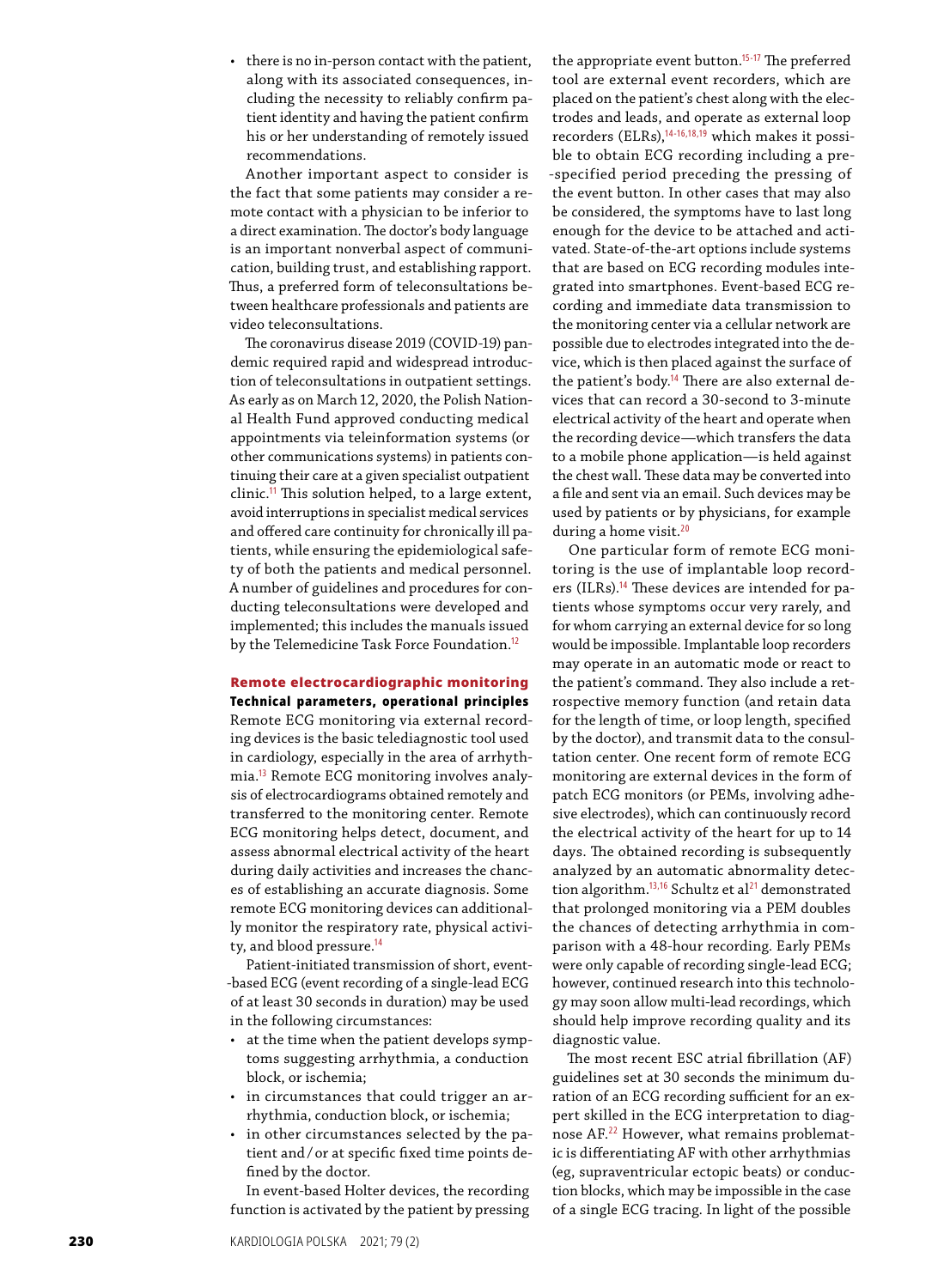complications of AF treatment (including medications increasing the risk of bleeding) it is advisable to be cautious when interpreting recordings from a single‑lead ECG.

Mobile device-based technologies (smartphones and smartwatches) are also increasingly popular. They help assess the heart rate and, in selected cases, ECG tracings. Some of these functions require active initiation by the patient, with some capable of monitoring the pulse and if any irregularities are detected—automatically transmitting an ECG recording.<sup>13,22</sup> The paucity of scientific data showing the effectiveness of these methods in detecting AF has been emphasized, and further studies are required to assess the clinical usefulness of these technologies. Moreover, the risk of overdiagnosis and the associated unnecessary decisions to introduce treatment should be taken into consideration. It is also important to consider the psychological aspect of long-term monitoring via devices prone to generating large numbers of false-‑positive alarms and thus inducing the feelings of fear and uncertainty in patients.<sup>13,22</sup>

Transmission of short event-based ECG recordings by medical personnel is a typical part of teleconsultation, which may be also used in emergency medical services and as part of cooperation between higher‑level specialist facil‑ ities and both primary care and lower-level referral facilities.16,23

The transfer of continuous ECG recording with the option of online analysis is an advanced method that makes it possible to analyze the complete uninterrupted ECG recording. Such a recording may be sent online to a monitoring center in real time or at a later time. The development of intelligent recording and analysis systems has been a breakthrough in that these systems can classify QRS complexes as normal, supraventricular, or ventricular depending on arrhythmic complexity. Automatic detection of important ST‑segment changes is also pos‑ sible. Transmission of any detected abnormalities to the monitoring center is automatic (auto-‑triggered recording), with an additional possi‑ bility of alerting the given patient and/or physician (via a sound signal or text message).<sup>11,24-26</sup> The diagnostic effectiveness of these automated systems is undoubtedly going to improve with the use of more and more advanced data analysis methods, including machine learning.<sup>27</sup>

Wristband optical heart-rate monitors are a user-friendly solution; however, only adequately validated devices should be used this way. Another promising solution are smartphone-‑integrated devices, which can record single‑ ‑lead ECG. However, they have only been used as purely preliminary diagnostic tools, with the recommended course of action involving confirmation of the diagnosis with an at least 2‑lead ECG recording.28

## Indications for remote electrocardiographic

monitoring The indications for remote ECG monitoring in the diagnostic workup of cardiac patients are directly related to the benefits of this technique over standard ECG monitoring (Table 3).18,22‑34 We would like to emphasize that in the case of frequent symptoms (occurring daily or several times a week), conventional ambulatory ECG monitoring (Holter), which in practice can be used for continuous monitoring for up to 72 hours, should be the diagnostic method of choice.<sup>34</sup> In the case of indications for an ECG assessment over a period longer than 14 days, the preferred diagnostic method should be re‑ mote ECG monitoring. One of its types, event--based remote monitoring, is intended particularly for patients with sporadic symptoms (occurring less than once a month) or those who require ECG monitoring in highly specific situations, and the transmission of ECG data may be scheduled according to a predetermined timetable (eg, cardiac rehabilitation, selected clinical situations, or circumstances associated with the patient's physical activity). The decision to initiate remote ECG monitoring has to be made based on the patient's condition, socioeconomic conditions, and the results of earlier diagnostic evaluations. Remote ECG monitoring is not recommended in patients with typical symptoms (eg, angina pectoris, frequent palpitations), who had not undergone first-line diagnostic investigations (eg, cardiac stress test/ coronary angiogra‑ phy, 24-hour Holter ECG monitoring).<sup>35</sup>

Remote ECG monitoring is used primarily in the diagnostic workup of arrhythmia, both in symptomatic and asymptomatic patients. One specific group are patients with a history of transient ischemic attack (TIA) due to (an often previously undetected) arrhythmia. Cardiac embolism is one of the most common mechanisms of ischemic stroke, with a 10% to 20% risk of TIA recurrence within 90 days.17,36,37 Therefore, demonstrating that a given embolic event was arrhythmia induced is crucial for secondary prevention (ie, anticoagulant treatment initiation).<sup>17,38</sup> Remote ECG monitoring improves the chances of detecting arrhythmia and at the same time reduces time to diagnosis.<sup>24,34</sup> Detecting AF is of particular importance in pa‑ tients with high CHA<sub>2</sub>DS<sub>2</sub>-VASc scores, since they are at high risk of developing thromboem‑ bolic complications.<sup>39</sup> A systematic review and meta-analysis by Sposato et al<sup>40</sup> demonstrated that remote ECG monitoring in patents after a stroke or TIA helps to diagnose new‑onset AF in 16.9% of patients in comparison with 10.9% of patients diagnosed via conventional Holter monitoring. A meta-analysis by Dussault et al<sup>34</sup> showed that longer ECG monitoring in post-TIA patients is associated with significantly higher chances of AF detection. Monitoring for up to 72 hours helped detect arrhythmias in 5.1% of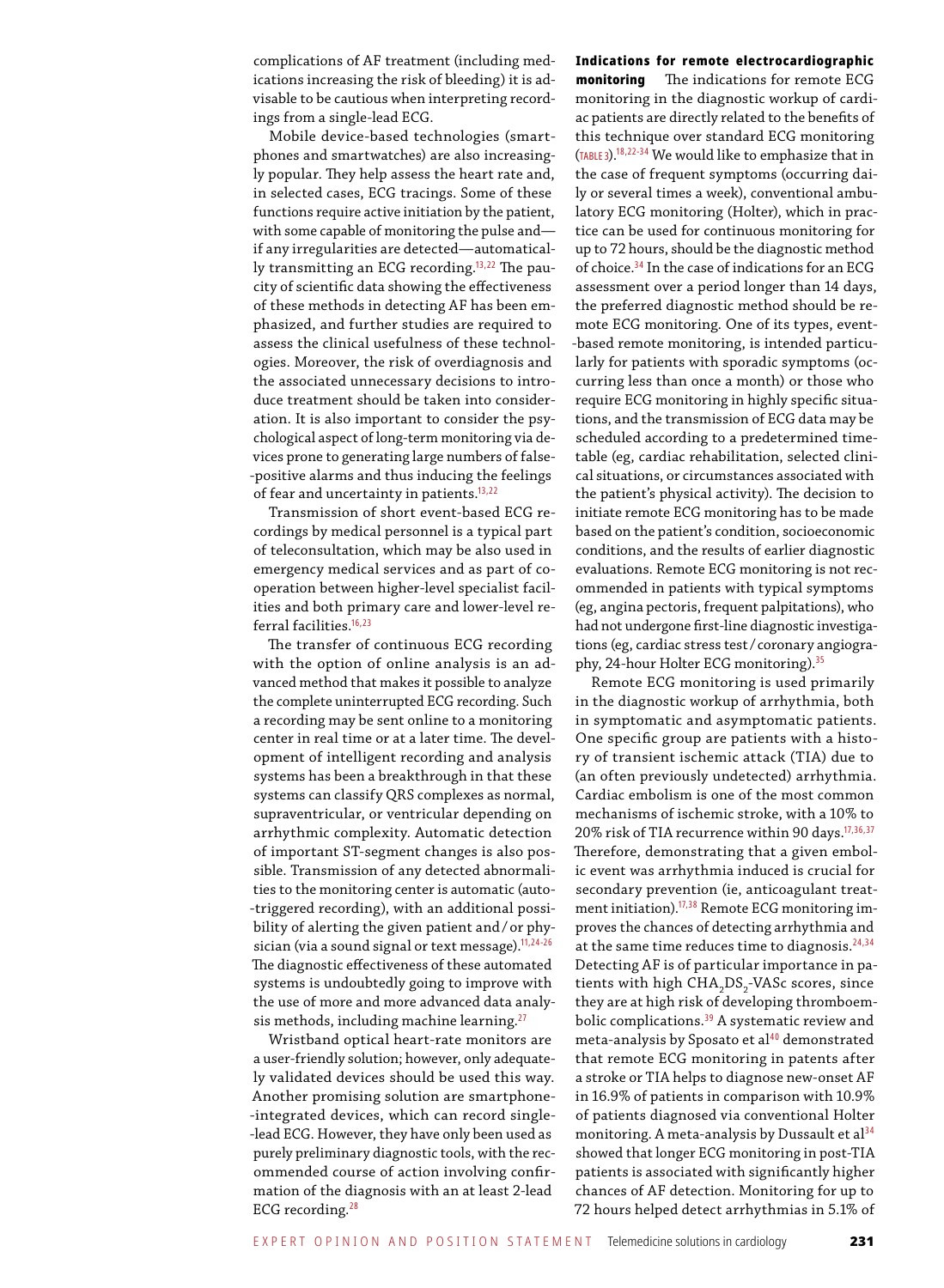### **Table 3 Summary of the indications for remote electrocardiographic monitoring**

| <b>Recommendations</b>                                                                                                                                                                                                                                                                                                                                                                                            | Level       |
|-------------------------------------------------------------------------------------------------------------------------------------------------------------------------------------------------------------------------------------------------------------------------------------------------------------------------------------------------------------------------------------------------------------------|-------------|
| Continuous (or event-based) remote ECG monitoring in patients with suspected clinically relevant<br>paroxysmal arrhythmia undocumented in earlier assessments (resting ECG, 24-72h Holter ECG), with<br>a preference towards event-based remote ECG monitoring in sporadic (less than once per month) symptoms                                                                                                    | I           |
| Continuous (or event-based) remote ECG monitoring in patients after ischemic stroke, with negative history<br>of arrhythmia and no confirmation of arrhythmia in previous assessments (resting ECG, 24-72 h Holter ECG)                                                                                                                                                                                           | IIa         |
| Continuous (or event-based) remote ECG monitoring in patients with multifocal vascular lesions of<br>the central nervous system, likely to be a result of embolism, with a negative history of arrhythmia, and<br>with no arrhythmia shown in earlier assessments (resting ECG, Holter ECG)                                                                                                                       | IIb         |
| Continuous remote ECG monitoring after ablation procedures for arrhythmias (mainly atrial<br>fibrillation / flutter) to assess procedure effectiveness (including quantitative, ie, AF burden, assessment)                                                                                                                                                                                                        | IIa         |
| Continuous (or event-based) remote ECG monitoring in patients at high risk of life-threatening (especially<br>ventricular) arrhythmias, eq, those at the early post-myocardial infarction period and those with heart failure                                                                                                                                                                                     | IIb         |
| Remote ECG monitoring in patients with paroxysmal atrial fibrillation / flutter that is documented for<br>the first time but likely to be secondary or sporadic.                                                                                                                                                                                                                                                  | IIb         |
| Continuous (or event-based) remote ECG monitoring in patients diagnosed with atrial fibrillation / flutter to<br>assess heart rate control in case of discrepancies between the results of earlier assessments (resting ECG,<br>Holter ECG) and the reported symptoms, which suggest inadequate heart rate control in certain<br>circumstances in patients with persistent AF or during episodes of paroxysmal AF | IIb         |
| Continuous (or event-based) remote ECG monitoring to assess the sinus rhythm in case of discrepancies<br>between the results of earlier assessments (resting ECG, Holter ECG) and the reported symptoms, which<br>suggest inadequate heart rate control                                                                                                                                                           | IIb         |
| Continuous (or event-based) remote ECG monitoring during the physical training that is part of early cardiac<br>telerehabilitation                                                                                                                                                                                                                                                                                | I           |
| An ILR in patients with recurrent syncope of unknown origin if there is a chance of recurrence within<br>the device's battery life                                                                                                                                                                                                                                                                                | $\mathbf I$ |
| An ILR in patients with recurrent syncope of unknown origin at high risk of adverse clinical events, whose<br>earlier diagnostic assessments failed to provide a diagnosis and who have no indications for an implantable<br>cardioverter-defibrillator and / or pacemaker as part of primary prevention                                                                                                          | I           |
| Continuous (or event-based) remote ECG monitoring in patients with syncope of unknown origin (eg,<br>suspected cardiodepressive syncope, paroxysmal arrhythmias / conduction blocks, suspected or diagnosed<br>treatment-refractory epilepsy), whose earlier assessments (resting ECG, Holter ECG) failed to show any<br>association between clinical symptoms and ECG patterns                                   | IIa         |
| Continuous (or event-based) remote ECG monitoring and / or an ELR or ILR in patients with nonspecific<br>paroxysmal symptoms (vertigo, tinnitus, poor exercise tolerance) of unknown origin, whose earlier<br>assessments (resting ECG, Holter ECG) were negative for arrythmia.                                                                                                                                  | IIa         |
| Continuous (or event-based) remote ECG monitoring in patients with suspected atypical, nonatherosclerotic<br>ischemic heart disease (eg, caused by vasospasm)                                                                                                                                                                                                                                                     | IIa         |
| Continuous (or event-based) remote ECG monitoring in patients after transcatheter aortic valve<br>implantation considered for early hospital discharge but at a higher risk of developing a conduction block                                                                                                                                                                                                      | IIb         |
| Continuous (or event-based) remote ECG monitoring to assess antiarrhythmic treatment effectiveness in<br>case of discrepancies between the results of earlier assessments (resting ECG, Holter ECG) and the reported<br>symptoms, which indicate inadequate treatment effectiveness                                                                                                                               | IIb         |
| Continuous (or event-based) remote ECG monitoring to assess the safety of potentially proarrhythmic drugs<br>(eq, antipsychotics, antidepressants, antineoplastic drugs, and some antibiotics)                                                                                                                                                                                                                    | IIb         |

Abbreviations: AF, atrial fibrillation; ECG, electrocardiography; ELR, external loop recorder; ILR, implantable loop recorder

patients, whereas 3-month remote ECG monitoring yielded this diagnosis in nearly one-‑third of the study population. Based on these results, the optimal duration of monitoring should be 30 days or longer, which is consistent with the American Heart Association/American College of Cardiology / Heart Rhythm Society (AHA/ACC/HRS) recommendations.<sup>41</sup> However, it is important to note that in most cases, the diagnosis can be established after only a week of monitoring.10,42

Technological advances in the field of mobile devices are associated with new functions of smartwatch-/smartphone-type devices. Their use helps identify patients with suspected AF. The Apple Heart study conducted in nearly 420000 smartwatch users identified irregular pulse in 0.5% of the study population, and 34% of those were diagnosed with AF via a week‑long continuous monitoring with PEMs.<sup>43</sup> However, the optimal duration of monitoring with smartphones / smartwatches has not been established,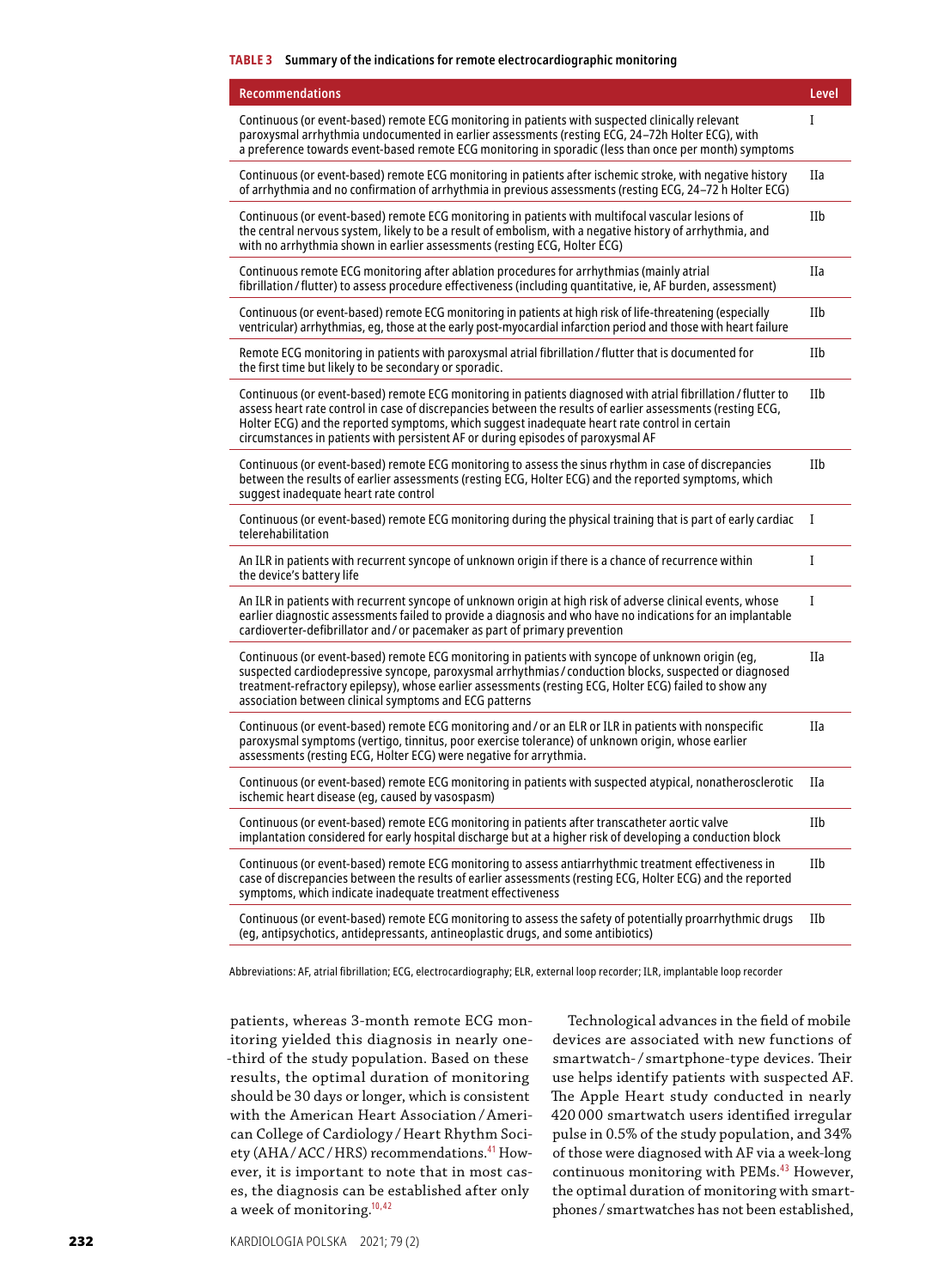and the prognostic significance of silent atrial fibrillation remains unknown.13,22

Remote ECG monitoring is also the most effective tool for assessing whether ablation treatment for arrhythmia has been successful.5,9,10,14‑17,44,45 Although the optimal moment of recording initiation and its duration in such cases should be determined on an individual basis, the authors of the relevant recommendations suggest using remote ECG monitoring not earlier than 3 months following ablation and for anywhere from 1 to 4 weeks.

Remote ECG monitoring may be considered for identifying patients at risk of complex ventricular arrhythmia,<sup>33</sup> particularly those in the early post-myocardial infarction period, those with heart failure, hypertrophic cardiomyopathy, and arrhythmogenic right ventricular dysplasia.<sup>15,17,46</sup> In those patients, remote ECG monitoring may provide decisive arguments for making the final therapeutic decision. The optimal monitoring duration in these patients should be at least 30 days, or shorter if arrhythmia is detected.

Remote ECG monitoring is also an effective diagnostic tool for syncope of unknown origin (eg, suspected cardiodepressive syncope, suspected paroxysmal arrhythmias / conduction blocks, suspected or diagnosed treatment-refractory epilepsy). $17,18$  The optimal solution in patients with symptoms occurring less than once a month is ILR.<sup>18</sup> A meta‑analysis of 5 randomized studies conducted in patients with syncope of unknown origin indicated ILR superiority over conventional diagnostic strategies with the use of external recorders, tilt testing, and electrophysiology studies. The use of ILRs increased the relative likelihood of establishing a diagnosis and was cost-effective.  $47,48$ 

Remote ECG monitoring may be also considered in the assessment of patients with nonspecific symptoms, which could be caused by undiagnosed arrhythmias, conduction blocks, or ischemia.17,31,49 The method is a useful tool for monitoring patients after structural heart procedures (eg, transaortic transcatheter aortic valve implantation), $50$  for monitoring the effectiveness of antiarrhythmic treatments and the safety of proarrhythmic drugs (eg, selected anti-infectives, antidepressants, psychotropic agents, and antihistamines) and antiarrhythmic drugs of potential proarrhythmic effects, with a particular focus on bradycardia and tachycardia and QT interval assessment.15,18,51

## Key limitations of remote electrocardiographic mon-

itoring The most important limitation of remote ECG monitoring are ECG tracing artefacts, which are most commonly associated with body movements, poor electrode adhesion, conducting wire dysfunction, action potentials in skeletal muscles, and electromagnetic interference from

the environment. These artifacts may mimic arrhythmias, that is, produce pseudo‑tachycardia, pseudo‑bradycardia, or pseudo‑pauses. These, in turn, lead to overdiagnosing (errors of commission) but also to underdiagnosing clinically relevant arrhythmias (errors of omission).<sup>14</sup> Hence the warranted preference for at least 2‑lead re‑ cordings, patient education, and selecting the re‑ mote ECG monitoring devices best suited to the particular patient's abilities and skill in using them.

It is important to remember that ECG recordings obtained via remote ECG monitoring do not have all 12 leads of the standard ECG, which is responsible for certain limitations of these methods in definitive diagnosis of the origin of some arrhythmias, such as wide QRS complex arrhythmias. Although long-term ECG recording is of limited use in the diagnostic workup of myocardial ischemia, the co-occurrence of documented signs of ischemia and characteristic clinical symptoms may call for invasive diagnostic procedures for myocardial ischemia.

## Organizational aspects of remote electrocardiogra-

phy monitoring The optimal solution is a 24/7 surveillance of recordings obtained via remote ECG monitoring. The head of the facility offering remote ECG monitoring should be a specialist in cardiology and have experience in analyzing long-term ECG recordings. Each facility offering such services should have protocols (approved by the head of the clinic / department / facility) for dealing with situations when a patient is at risk and a medical center has to be contacted immediately. These protocols should clearly define the scope of responsibility of the persons conducting ECG surveillance and be adapted to each specific ECG monitoring method.

Patient preparation for remote ECG monitoring should involve detailed training in the use of the recording device, proper adhesive elec‑ trode placement, and a preset ECG recording schedule. The forms of communication between the patient and the monitoring center as well as the management of health-related emergencies have to also be established. In life-threatening situations, the supervising personnel has to have the means of immediately notifying the patient and/or the patient's family and/or emergency medical services.

Remote cardiac implantable electronic de‑ **vice monitoring** Remote cardiac implantable electronic device (CIED) monitoring involves a cardiac pacemaker or implantable cardioverter-‑defibrillator (ICD) whose functions allow for re‑ mote transmission of acquired data. These systems operate thanks to a transmitter (provided to the patient) that transfers data from the im‑ planted device memory to the monitoring center via a telecommunications network. Moreover,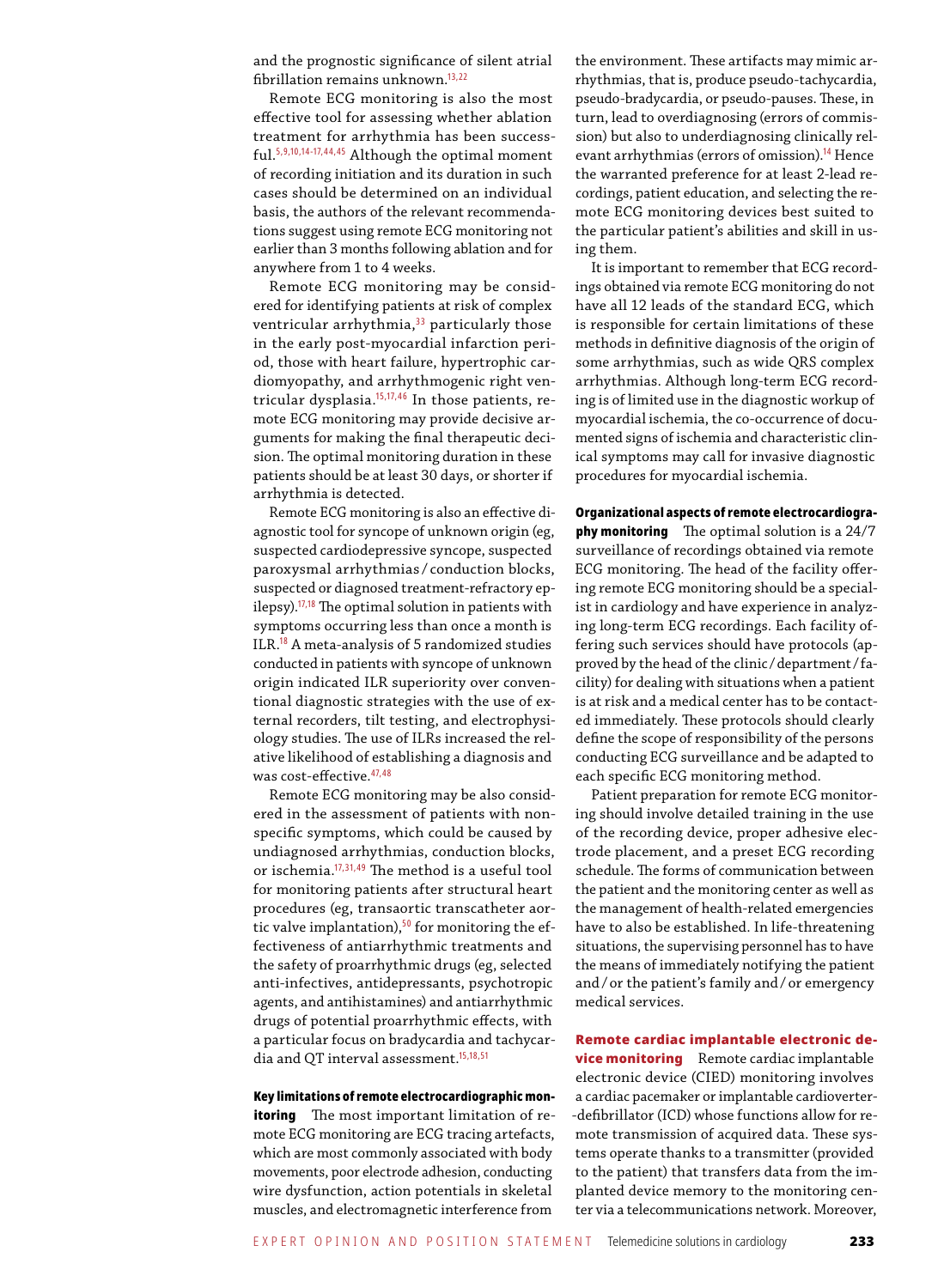#### **Table 4 Summary of the indications for cardiac implantable electronic device telemonitoring**

| <b>Recommendations</b>                                                                                                                                                                                                                                                                         | Level |
|------------------------------------------------------------------------------------------------------------------------------------------------------------------------------------------------------------------------------------------------------------------------------------------------|-------|
| Regular reading of data from CIED memory to detect AHREs and, once detected, further ECG monitoring to<br>document atrial fibrillation                                                                                                                                                         |       |
| Remote CIED monitoring in conjunction with conventional in-person visits at least once a year, suggested to<br>patients (in particular, to those with heart failure and left ventricular ejection fraction <35% to improve<br>prognosis) as an alternative to the traditional healthcare model |       |
| Remote CIED monitoring in all patients with an implanted CIED with at least one component under recall,<br>where this component's malfunction may be directly life-threatening or cause a loss of an important<br>functionality of the CIED                                                    |       |

Abbreviations: AHRE, atrial high-rate episode; CIED, cardiac implantable electronic device

recent months saw an introduction of this functionality in mobile phones that can use Blue‑ tooth technology to connect with the implanted device. In those cases, the patient does not need an additional transmitter for data transmission.

Current cardiac pacemakers and ICDs store data on battery status, electrode parameters, pacing effectiveness, detected arrhythmias, and selected parameters of the patient's condition, including the cardiovascular status. Depending on the system type, it may be possible to obtain periodic reports transmitted at predetermined time points (the transmission may be automatic or patient-initiated) or continually monitor the device, which involves automatic parameter assessment and alerting the monitoring center of any irregularities (eg, electrode failure, battery depletion, arrhythmia, ineffective pacing) (TABLE 4).

The frequency of transmissions and minimum scope of transferred data should be set individually, considering the clinical situation (stability of the patient's condition, frequency of treatment modifications, type of arrhythmias, rate of ICD interventions), CIED indications (primary or secondary prevention, pacemaker dependency), and CIED type (pacemaker, ICD, cardiac resynchronization therapy [CRT]). Data transmission should take place every 3 months (immediately in case of an alert), which is more often than direct follow‑up visits at the monitoring center recommended by experts<sup>52</sup> (every 3-12 months for cardiac pacemakers and every 3–6 months for ICDs). Additionally, annual in-person examinations at the specialist clinic are recommended to confirm correct device function, to check if the automatically measured pacing parameters are consistent with the measurements conducted by a physician, to update device settings, and to answer any patient questions.

The transmission should include basic information on the device's function, such as battery status, device settings, lead pacing and imped‑ ance parameters, as well as any detected arrhythmia episodes. The scope of transferred data may be subject to certain limitations due to structural constrains of the individual devices (which vary between manufacturers) and the technical

conditions of transmission. One very useful functionality that became available recently allows for transmission of intracardiac signal recording acquired via an ICD; this data transmis‑ sion is initiated by the monitoring center. Once a connection is initiated, the transmission oc‑ curs nearly in real time (with a 2-3-minute delay, depending on the speed of transmission).

According to an HRS expert consensus<sup>52</sup> supplementing patient care with remote CIED monitoring is superior to the model of care based solely on standard prescheduled in-person examinations. Remote CIED monitoring should be offered to every patient as part of routine care. An in‑person visit at a specialist clinic where these devices can be assessed is recommended (depending on the clinical situation) within 2 to 12 weeks after device implantation, and once a year thereafter. The HRS consensus also em‑ phasized the importance of remote CIED monitoring if any of the components of the CIED becomes subject to recall. In such situations, remote monitoring allows for early detection of any malfunction of the recalled component.

ESC recommendations stipulate that re‑ mote monitoring of CIEDs with an atrial electrode may help record atrial high-rate episodes (AHREs), some of which may be AF (Table 4). De‑ tection of AHRE alone is insufficient to diagnose AF but may prompt active diagnostic efforts. According to guidelines, definitive diagnosis re‑ quires AF to be recorded in 12‑lead surface ECG or an at least 30-second single-lead recording.<sup>22</sup> The question whether AHRE detection in the device's memory is an indication for anticoagulant treatment in stroke prevention remains unanswered.<sup>53</sup> therefore each case should be considered individually with respect to AHRE duration and thromboembolic risk. An estimated risk of stroke in patients with AHREs is lower than in those diagnosed with AF, and the co‑occurrence of stroke and AHRE/ silent AF is uncertain.<sup>13,22</sup> There are ongoing studies that assess the rationale of oral anticoagulant use in patients with an AHRE of 6 minutes or longer.<sup>54</sup>

In accordance with the IN‑TIME (Implant---based Multiparameter Telemonitoring of Patients with Heart Failure) trial methods and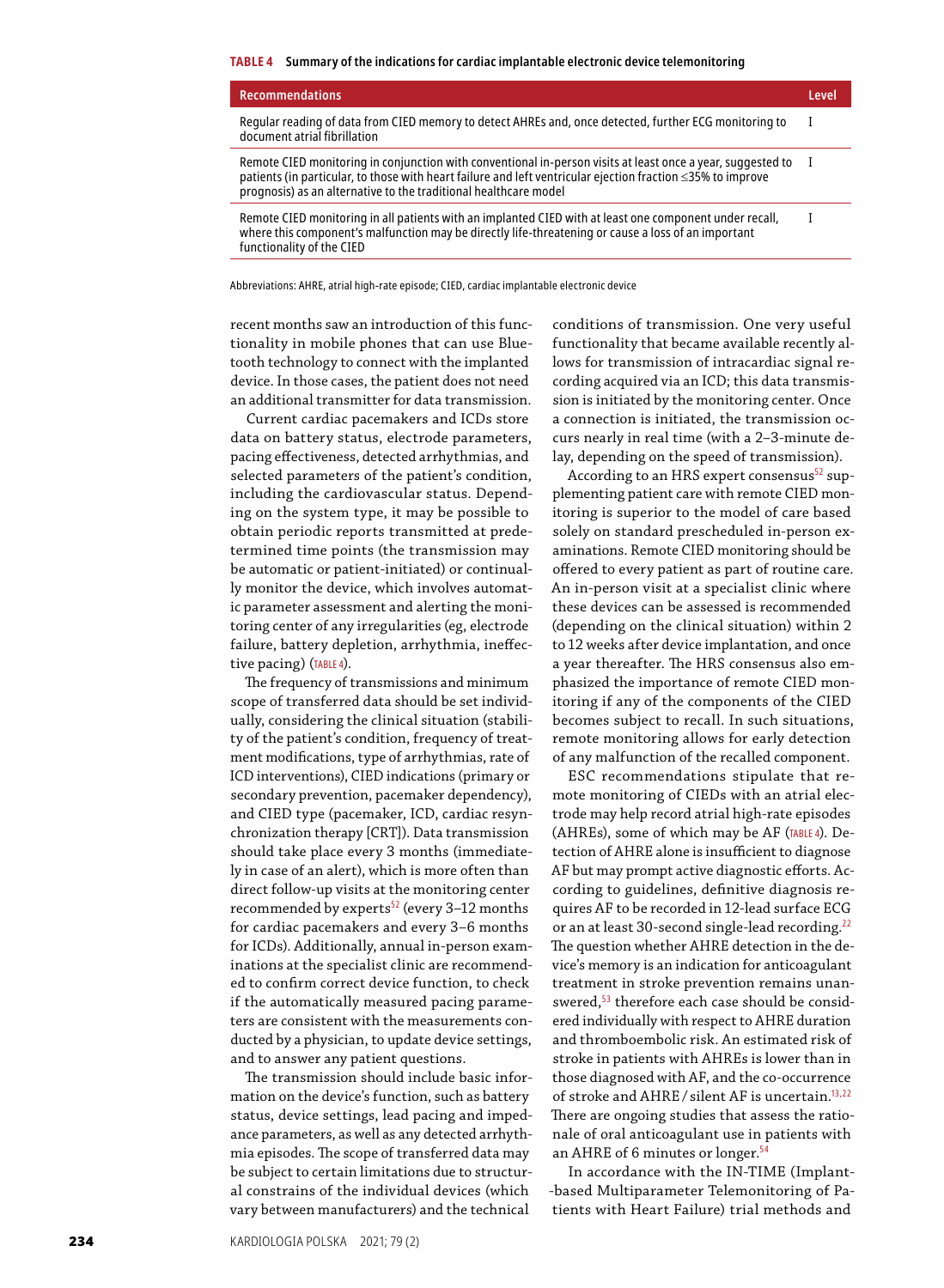results (level IIb), ESC guidelines for the diagnosis and treatment of heart failure recommend the use of multiparameter telemonitoring of symptomatic patients via implanted ICD or CRT devices (Table 4).<sup>5</sup> Remote monitoring has been also useful in heart failure patients with an implanted ICD or CRT device undergoing comprehensive cardiac rehabilitation, in order to assess the effects of rehabilitation.<sup>55</sup>

Remote CIED monitoring significantly reduces the time to medical intervention, both in the case of abnormal device function and in other emergency situations.<sup>56,57</sup> This practice showed benefits in the form of improved patient quality of life and reduced frequency of medical appointments due to heart failure exacerbation, arrhythmias, or ICD interventions.<sup>58,59</sup> The ALTI-TUDE study $60$  conducted in a group of remotely monitored patients with an implanted pacemaker, ICD, or CRT system showed the relative risk of death declined by 50% in comparison with that in nonmonitored patients. However, the randomized IN-TIME trial, conducted in patients with heart failure and an ICD or CRT de‑ vice, the monitored group showed significantly reduced all‑cause mortality and cardiovascular mortality.<sup>61</sup> Similar results were shown in the EF-FECT (Remote Monitoring Improves Outcome after ICD Implantation: the Clinical Efficacy in the Management of Heart Failure) study.<sup>62</sup> These data indicate that remote CIED monitoring considerably contributes towards improving prognosis in patients with heart failure. Another benefit of remote monitoring is the significant reduction in the time needed to assess one patient at a specialist clinic. The mean duration of data transmission analysis is at least 2‑fold shorter than that of a conventional device interrogation.<sup>63</sup> However, importantly, the effectiveness of telemonitoring requires patients' rigorous adherence to the transmission schedule, a highly qualified monitoring team, and the use of advanced change‑tracking algorithms. Inadequate control of these factors could have been the reason for the poor results of the study REM‑HF (Remote Management of Heart Failure Using Implantable Electronic Devices), in which the advantage of CIED over standard care was not demonstrated in terms of total mortality and unplanned hospitalization due to heart failure.<sup>64</sup>

Introducing a system of remote CIED monitoring in Poland would require establishing telemonitoring centers staffed with suitably qualified personnel. The person assessing remotely acquired data should be experienced in managing patients with ICD and CRT devices, including being skilled at evaluating intracardiac electrograms. Remote CIED monitoring in Poland is currently at a pilot stage and is conducted at isolated university centers. The organizational aspects of remote CIED monitoring, requirements that have to be met by remote CIED monitoring

centers, or state‑reimbursement criteria for this health service have not yet been conclusively established. Nonetheless, there are ongoing efforts to establish these parameters, which is likely to make remote CIED monitoring available in Poland as a service reimbursed from public funds. Currently, due to the COVID‑19 pandemic, rapid introduction of remote CIED monitoring is especially important. It would help limit in‑person contact between patients and healthcare professionals, and thus could significantly reduce the risk of infection.

Hybrid cardiac telerehabilitation Hybrid cardiac telerehabilitation is a form of rehabilitation that uses state‑of‑the‑art data transmission technologies, which helps monitor and direct the patient's physical training at any location (within a mobile phone network range and/or internet access).<sup>13</sup> Stage I of hybrid telerehabilitation is conducted in hospital or outpatient settings and typically lasts 1 to 2 weeks. Stage II (telerehabilitation) is conducted at the patient's residence at any location (within the range of a mobile phone network) and typically lasts 8 to 12 weeks.

The center conducting hybrid telerehabilitation should be equipped with a computer system (platform) that offers verbal contact with the patient; acquisition, analysis, and storage of data transmitted from peripheral devices; remote monitoring of peripheral device function, and remote correction of device function. The mobile peripheral device carried by the patient should allow for remote monitoring of appropriate parameters, verbal communication, and directing of the training session.

The monitoring mode (on-demand, automatic-‑sequential, or continuous) and the scope of monitored parameters depend on the type of rehabilitation and the patient condition (low, moderate, and high risk).<sup>65</sup> Verbal contact should be ensured with any mode and at any moment of telerehabilitation.

The minimum requirements for heart rate and/or ECG monitoring are:

- sequential recording, including the beginning and end of the defined training phase (warm-‑up, exercise, and cool‑down; and the peri‑ ods of exercise and rest in interval training),
- on-demand recording triggered by the patient or trainer (in case of concerning symptoms or specific circumstances).

On‑demand recording should allow for loop recording. The monitored ECG recording should include at least 2 leads. Ideally, the following parameters can also be monitored: oxygen saturation, respiratory rate, body temper‑ ature, blood glucose levels (from a glucose me‑ ter), and physical activity (accelerometer, pe‑ dometer). Apart from the monitoring function, telerehabilitation requires a possibility to direct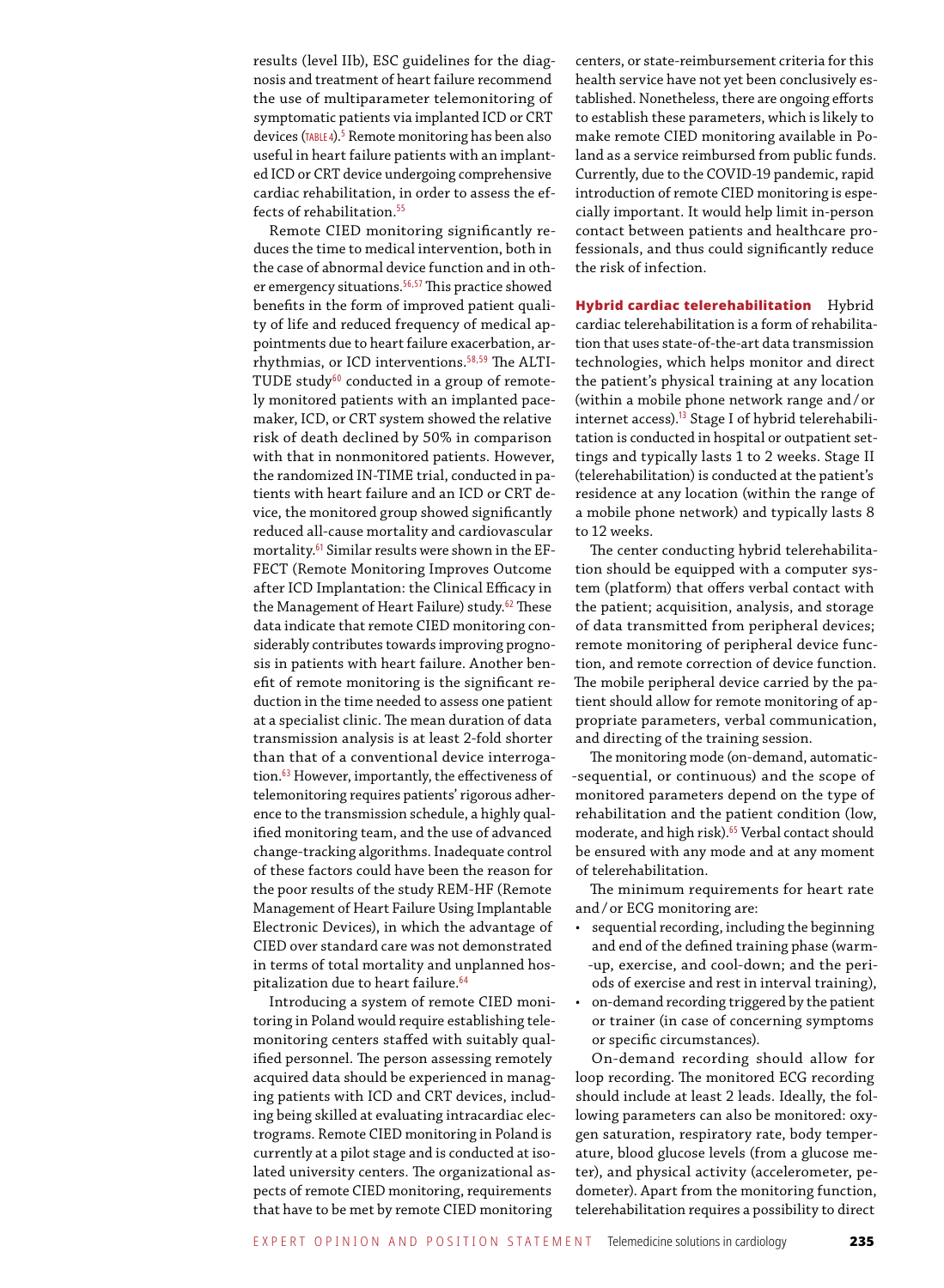#### **Recommendations Level**

Comprehensive hybrid cardiac telerehabilitation as a procedure equivalent to the conventional inpatient and/ or an outpatient rehabilitation

the training sessions to help the patient complete the assigned individualized training program. The functionalities required for this pur-

- pose are: • sound and/or light signaling of the beginning and end of the exercise phase and the beginning and end of the rest phase (for interval training) and
- sound and/or light signaling of failure to reach the desired heart rate acceleration or of exceeding the individually set maximum heart rate.

Hybrid telerehabilitation may be used as part of remotely monitored at-home rehabilitation programs, in low-, moderate-, and high-‑risk patients (eg, with heart failure, after heart transplantation).<sup>66-68</sup>

The preferred form of physical exercise is continuous /interval walking training, optimally, Nordic walking, including a warm‑up, exercise, and cool-down phases (TABLE 5). 65,69,70

Clinical indications and contraindications for telerehabilitation are the same as for conventional cardiac rehabilitation.<sup>65</sup> However, essential qualifying criteria for telerehabilitation are the patient's consent and her or his ability to exercise alone and to cooperate remotely with the monitoring team. The condition required to initiate telerehabilitation is stable clinical condition (for at least 1 week in low- and moderate-risk patients, and at least 3 weeks in high-risk patients).<sup>65</sup>

Telerehabilitation has not been shown to be dangerous. There were no reported deaths or noteworthy complications resulting from remotely monitored physical exercise.<sup>65,70-73</sup> The safety of at-home-based cardiac telerehabilitation depends on following the qualification requirements for such rehabilitation, observing contraindications to physical training, individualized planning of exercise sessions, patient education, and—every time prior to a training session—completing a special procedure to qualify the patient as fit for rehabilitation (based on assessing the patient's condition).<sup>65</sup>

The COVID-19 pandemic made telerehabilitation the only possible intervention in many cases. Therefore, the European Association of Pre‑ ventive Cardiology identified cardiac telerehabilitation as the optimal method of secondary prevention in the COVID-19 era.<sup>74</sup>

Mobile applications Mobile applications are the software installed in mobile devices (smartphones, tablets) or in external servers made ac‑ cessible via mobile devices.

Applications for patients Mobile applications may serve as patient education tools or a way to store information on the patients' condition. Some devices may also facilitate contact with healthcare professionals, for example, in the form of videoconferences. Recent years saw the development of applications for patients, which help monitor their pulse with the use of the phone's LED and camera acting as an optical sensor. Some of these applications also have algorithms for detecting irregular heart rate, which may facilitate diagnosis of arrhythmias, including atrial fibrillation. Moreover, some smartwatches currently available on the market can record (single‑lead) ECG and provide its automatic analysis, which may also contribute towards detecting arrhythmias.<sup>22</sup> Nonetheless, further studies are required to determine the clinical usefulness of these solutions.

Applications for physicians One of the key types of applications for physicians are educational applications, which allow access to systematized sources of medical knowledge (eg, medical information sources, such as the established guidelines or summaries of product characteristics) and facilitate everyday practice (eg, medical calculators). There are also applications that record biological signals, such as motion (accelerometer), pulse, or electrical activity of the heart (ECG tracings).

Applications as medical devices If an application is used for diagnosis, treatment, or patient monitoring, or for disease prevention, it should be considered a medical device, and as such has to meet the requirements specified in the May 20, 2010, Medical Device Act.<sup>75</sup> Applications that serve as the basis for diagnostic and therapeutic decisions have to be obligatorily reported to the Polish Office for Registration of Medicinal Products, Medical Devices, and Biocidal Prod‑ ucts. This includes applications that use mobile devices for storing data acquired from sensors (ECG recording, electroencephalograms, eye movements, blood pressure, oxygen saturation), with the exception of educational applications, medical calculators, and devices used solely as a magnifying glass or sound amplifier, etc.

Other telemedicine solutions used in cardiology An online patient management system with the use of a wearable cardioverter **-defibrillator** Wearable cardioverter-defibrillators (WCDs), which are more and more accessible in Poland and worldwide, are capable of identifying

**236** KARDIOLOGIA POLSKA 2021; 79 (2)

I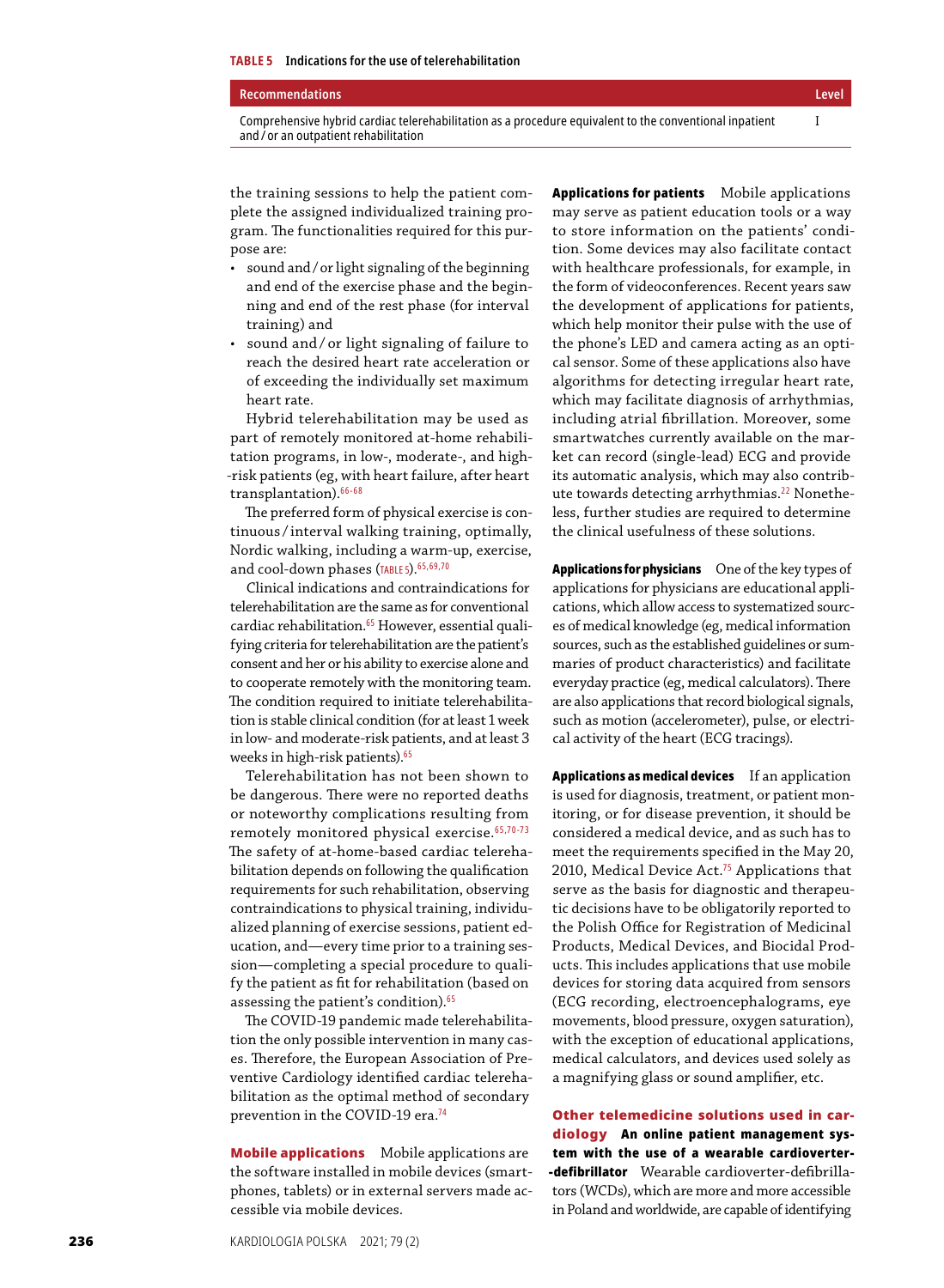**Table 6 Summary of indications for the use of tele‑echocardiography and telemonitoring of hemodynamic and other clinical parameters**

| <b>Recommendations</b>                                                                                                                                                                                                                                                                                                                                                                                                                                | Level |
|-------------------------------------------------------------------------------------------------------------------------------------------------------------------------------------------------------------------------------------------------------------------------------------------------------------------------------------------------------------------------------------------------------------------------------------------------------|-------|
| A wireless hemodynamic monitoring system (CardioMems) in symptomatic patients with heart failure,<br>previously hospitalized for this reason, in order to lower the risk of rehospitalization                                                                                                                                                                                                                                                         | IIb   |
| State-of-the-art methods of invasive hemodynamic monitoring, such as measuring right ventricular<br>pressure, left atrial pressure, and / or thoracic fluid content via transthoracic impedance (as a mobile device<br>functionality) in individual cases of heart failure if the potential benefits of using these methods outweigh<br>the risks associated with their use, and the outcomes of this form of telemonitoring are clinically verified. | IIb   |
| Telemonitoring of the basic parameters of cardiovascular function (heart rate, blood pressure, body weight)<br>and markers of treatment effectiveness in other chronic conditions (eq, capillary blood glucose in diabetes,<br>respiratory function parameters) in patients in whom such telemonitoring may help improve these<br>parameters.                                                                                                         | IIb   |
| Tele-echocardiographic examination in technically difficult cases (poor visualization, complex myocardial<br>pathology) as part of scheduled teleconsultations if a remote assessment by a specialist may significantly<br>affect further diagnostic and therapeutic decisions.                                                                                                                                                                       | IIb   |
| Tele-echocardiography as part of urgent teleconsultations in patients with a life-threatening condition (eg.<br>acute coronary syndrome, acute aortic syndrome, cardiac tamponade) if a remote assessment by a specialist<br>may significantly affect further diagnostic and therapeutic decisions.                                                                                                                                                   | IIb   |

life-threatening ventricular arrhythmias, such as ventricular tachycardia or ventricular fibrillation, and performing life-saving external defibrillation.5,33,76 The use of WCDs may be indicated in several clinical situations involving patients after recent (<40 days) myocardial infarction and revas‑ cularization, with left ventricular ejection fraction of 35% or less, with myocarditis, with de novo heart failure, and potentially reversible causes of cardiomyopathy (peripartum, Takotsubo, heart failure in patients undergoing cancer therapy). $^{77}$ 

Telemonitoring with the use of a WCD in‑ volves a patient data management system (Life-Vest Network) that includes clinical and device function data, such as arrhythmia events leading to an intervention or those resolving spontaneously. The system allows for monitoring many WCD function parameters, such as WCD technical parameters, WCD malfunctions, and the number of hours the patient wore the WCD in compliance with the recommendations.

Tele-echocardiography Tele-echocardiography may involve recording echocardiography images and videos, their transmission to the monitoring facility in real time or at a later time, data analysis by teleconsultants, and transmission of their comments. This method may be useful for both elective and emergency assessments, ensuring specialist support in interpreting the echocardiography images of technically difficult patients (TABLE 6). Tele-‑echocardiography can be performed with the use of portable devices (point-of-care echocardiography). Also available are miniaturized pocket--sized echocardiography devices and smartphone-‑compatible echocardiography probes that can be connect with a smartphone via a micro‑USB.

Hemodynamic monitoring Hemodynamic monitoring is particularly important in patients with advanced heart failure at high risk of

decompensation. Current ESC guidelines rec‑ ommend ambulatory pulmonary artery pressure (PAP) monitoring with a special sensor (CardioMEMS heart failure sensor, Abbott Vascular) in symptomatic patients with heart failure previously hospitalized due to heart failure exacerbations (IIb) (TABLE 6).<sup>5</sup> The CardioMEMS device is implanted into the pulmonary circula‑ tion, with a Swan-Ganz intravascular catheter used for its calibration. The device communicates with an external system, which allows for remote transmission of PAP measurements. The CHAMPION (CardioMEMS Heart Sensor Allows Monitoring of Pressure to Improve Outcomes in NYHA Class III Heart Failure Patients) study demonstrated the safety of this procedure, with PAP monitoring‑based treatment helping reduce the rate of hospitalizations for heart fail‑ ure exacerbations.<sup>78,79</sup> The MEMS-HF (the CardioMEMS European Monitoring Study for Heart Failure) study confirmed these observations, additionally noting the benefits of CardioMEMS PAP monitoring in terms of quality of life and symptoms of depression.<sup>80</sup> Another invasive method—right ventricular pressure monitoring (Chronicle 9520, Medtronic Inc.)—to assess systolic and diastolic right ventricular pressure, the first derivative of right ventricular pressure (dP/dt), and an estimated diastolic PAP, which corresponds to the left ventricular filling pressure.<sup>81</sup> Moreover, left atrial pressure monitoring (HeartPOD, St. Jude Medical, currently Abbott Laboratories) is considered a potential indicator of left ventricular volume overload and pulmonary congestion.<sup>81</sup>

Hemodynamic parameters may be also monitored with bioimpedance methods. Intrathoracic impedance (ITI) is one of the parameters that may be monitored via implantable devices—the lower the value of impedance between the electrode and device case, the higher the fluid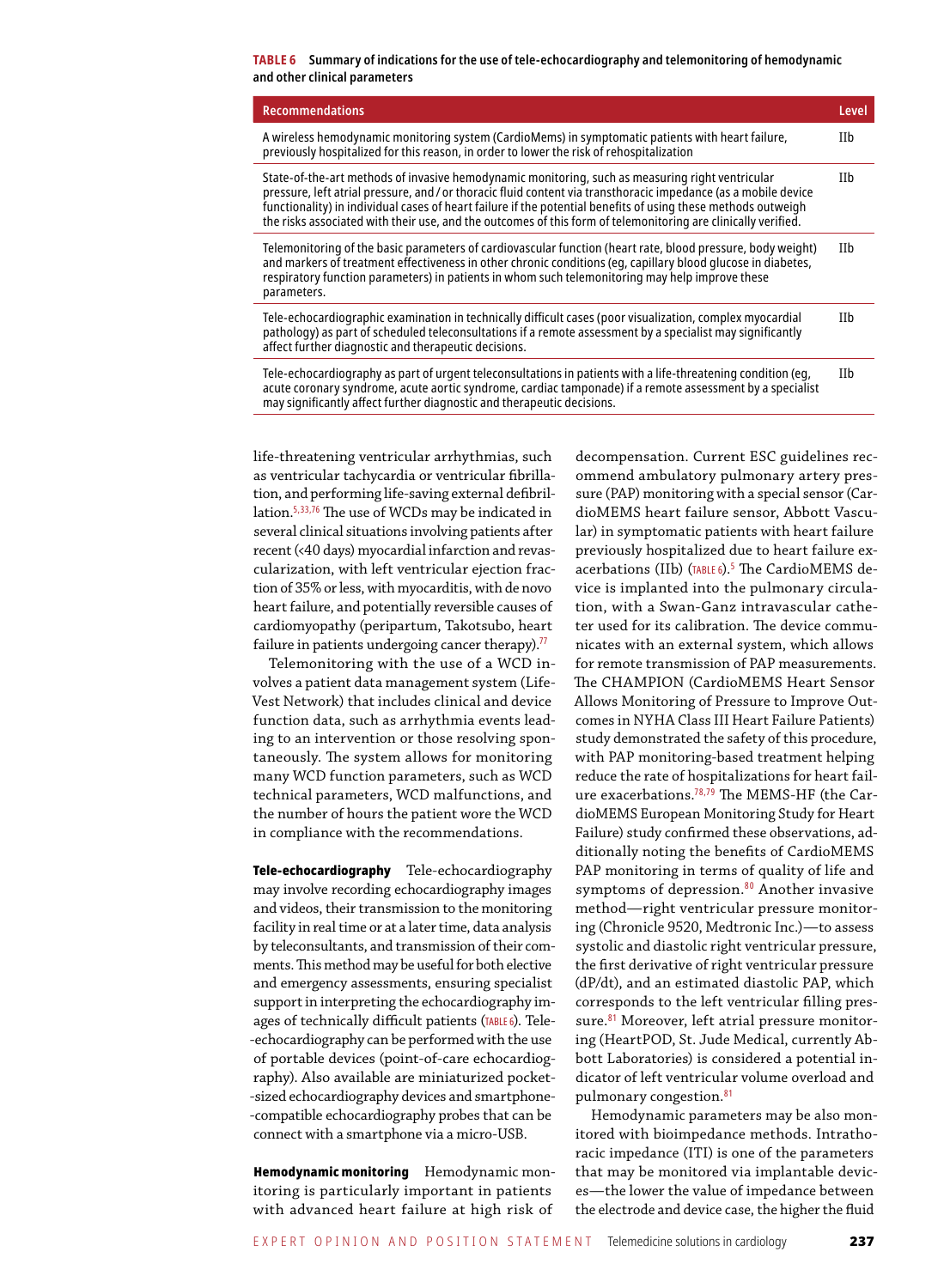content of the evaluated tissue.<sup>82</sup> After over a decade of inconclusive studies on the prognostic usefulness of the parameters calculated based on ITI, there have recently been some encouraging reports. The PARTNERS HF (Program to Access and Review Trending Information and Evaluate Correlation to Symptoms in Patients With Heart Failure) study $83$  evaluating tissue fluid content monitoring with OptiVol/Care-Link (Medtronic, Inc., Minneapolis, Minnesota, United States) used a complex prognostic algorithm (based on ITI, heart rate, heart rate variability, AF burden, CRT pacing, ICD shocks, and patient activity), which helped predict the risk of hospitalization due to fluid overload within a 30‑day follow‑up. Similarly encouraging results were also reported by other authors.<sup>84,85</sup> There have been also promising reports on the use of mobile devices in monitoring fluid status via noninvasive bioimpedance-based solutions.<sup>86-88</sup>

Monitoring of other clinical parameters Telemonitoring is also used to remotely monitor a number of parameters (typically measured automatically) associated with chronic diseases co‑occurring with cardiovascular disease (blood glucose levels in diabetes, lung function parameters in chronic obstructive pulmonary disease or asthma, etc).<sup>89-90</sup> These methods are usually well tolerated by patients, help achieve therapeutic goals, and increase patient health awareness and involvement in the treatment  $process<sup>89,91,92</sup>$  (TABLE 6).

# Legal aspects of healthcare services with

the use of telemedicine tools The hallmark of telemedicine are situations where a healthcare service is being provided by healthcare professionals who, at that moment, are not at the same location as its recipients.<sup>93-95</sup>

Currently, the legal basis for providing healthcare services with the use of teleinformation technologies in Poland is the Medical Activities Act (UoDzL), $96$  article 3 item 1 of which reads "Medical activities involve providing healthcare services. These services may be provided via teleinformation or communications systems". Teleinformation tools or communications sys‑ tems may be also used to promote healthy behaviors, achieve didactic goals, and foster research, including introduction of new medical technologies and treatment methods (UoDzL, article 3 section 2 items 1-2).<sup>96</sup> Currently, the law permits providing health services with the use of teleinformation tools, not only in hospital settings but also in outpatient settings (UoDzL, ar‑ ticle 24 section 2a).<sup>96</sup>

An amendment to Medical and Dental Practitioners Act has permitted the use of teleinformation means of transmission for the diagnosis, treatment, and rehabilitation purposes. According to Medical and Dental Practitioners

Act of December 5, 1996 (article 42 section 1) <sup>3</sup> "A medical practitioner provides an opinion on the health condition of the given individual after examining that individual in person or via teleinformation or communications systems." The use of teleinformation tools over the course of treatment is also mentioned in the Medical Code of Ethics,  $97$  article 9 of which reads "[a] medical practitioner may undertake treatment only after examining the patient. This does not apply to circumstances where medical advice can be only provided remotely," and the decision on whether the service may be provided remotely is always at the discretion of the medical practitioner and cannot be influenced by subjective opinions of other parties. Nonetheless, telehealth services has to involve patient assessment in the form of obtaining a medical history.

The option of providing healthcare services with the use of teleinformation means of transmission may also help minimize health risks in the period of epidemiological threat or an epidemic, such as the COVID-19 pandemic. The decision to provide a healthcare service with the use of teleinformation technologies or other communications systems is always at the discretion of the medical practitioner, who makes the initial assessment of the patient's condition, current needs, and other parameters that are significant to ensure appropriate treatment. In the case of patients who receive treatment remotely, the medical practitioner is obligated to inform the patient of the necessity to visit a doctor or emergency room if their condition worsens or in situations requiring direct (in-‑person) doctor‑patient contact.

Offering remote healthcare services is associated with transmission of patients' personal data, including data on patients' health status. Article 4 section 15 of the 2016/679 Regulation of the European Parliament and Council on the protection of natural persons with regard to the processing of personal data and the free movement of such data (further referred to as GDPR [General Data Protection Regulation]) from April 27, 2016, reads: "'data concerning health' means personal data related to the physical or mental health of a natural person, including the provision of health care services, which reveal information about his or her health status." The GDPR requires data encryption or pseudonymization and implementing appropriate measures to ensure ongoing confidentiality, integrity, availability, and resilience of processing systems and services, as well as regular testing, assessing, and evaluating the effectiveness of technical and organizational measures for ensuring the security of the processing. Healthcare professionals are allowed to use for their remote work tools and materials that were not provided by the employer; however, this is conditioned on respecting and protecting confidential information and other legally protected secrets.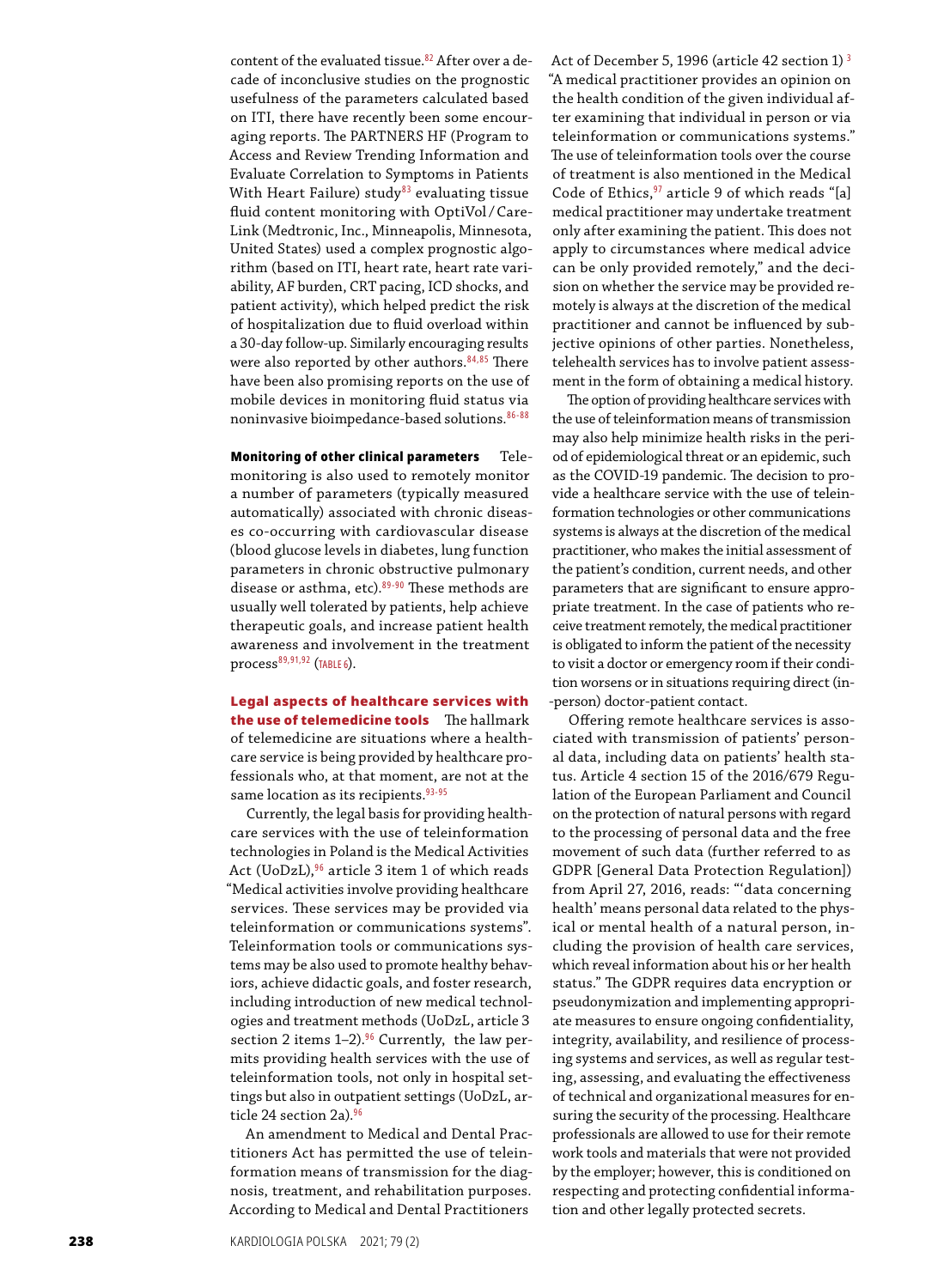**Summary** Telemedicine is a rapidly developing form of medical activity and part of medical industry, with advanced technologies already available in Poland, notably, along with substantial involvement of domestic capital and engineering ideas.

Cardiology is one of the fields where telemedicine methods were pioneered and introduced into everyday practice. Some of these methods have already become standard procedures for diagnosis and treatment in some Polish centers, with other ones soon to follow. Clinical study results not only demonstrate reliability and usefulness of telemedicine technologies, but also show that their use in clinical practice improves the pa‑ tients' prognoses and quality of life, including im‑ proved patient survival (in the case of telemonitoring in patients with an implanted CRT device). Moreover, study results in highly developed countries show a potential cost-effectiveness of telemedicine from the perspective of healthcare systems.<sup>98,99</sup> Such cost-effectiveness is due in part to the provision of specialist care to multiple persons simultaneously, optimizing the use of time by the personnel of high-level referral centers, and effective coordination of the diagnostic/therapeutic process.

Currently, the most important limitation to the use of telemedicine in Poland is the lack of state reimbursement for most telemedicine procedures and no coherent, standardized system for providing remote medical services, with the only exceptions being teleconsultations and hybrid telerehabilitation. There is an unquestionable need to establish clear rules for telemedicine use in Poland, which would ensure their high-quality and adequate funding.

The variety of uses for modern telemedicine technologies presented in this paper shows the validity of the phrase "disease telemanagement," which refers to a commonly accessible, well‑coordinated, comprehensive healthcare system, that integrates all levels of healthcare.<sup>100</sup>

This paper includes both the commonly avail‑ able solutions and those that are expected to develop rapidly in the near future. The indications for the use of telemedicine are expected to progressively expand in scope. However, we would like to emphasize that the development of this aspect of cardiology requires specialist supervision and documenting clinical usefulness of telemedicine solutions in robust research studies.

## **Supplementary material**

The Polish version as well as the extended Polish version of the paper are available at [www.mp.pl/kardiologiapolska](https://www.doi.org/10.33963/KP.15824).

#### **Article information**

**Acknowledgments** This work was supported by the National Center for Research and Development and prepared as part of a research project, titled "A new Model of medical care with Use of modern methods of noninvasive cLinical assEssment and Telemedicine in patients with heart failure" (STRATEGMED3/305274/8/NCBR/2017)

**Conflict of interest** MK received fees from Abbott, Biotronik, Boston Scientific, Medtronic; ŁK received fees from Abbott, Biotronik, Boston Scientific, Medtronic; shareholder in Healthup, Smartmedics, Heart Team; founder of the Telemedicine Working Group, member of the editorial board of the European Heart Journal – Digital Health; PK is an executive of the project STRATEG-MED3/305274/8/NCBR/2017; JP is a member of the Foundation Telemedicine Working Group

**Open access** This is an Open Access article distributed under the terms of the Creative Commons Attribution‑NonCommercial‑NoDerivatives 4.0 International License (CC BY‑NC‑ND 4.0), allowing third parties to download articles and share them with others, provided the original work is properly cited, not changed in any way, distributed under the same license, and used for noncommercial purposes only. For commercial use, please contact the journal office at kardiologiapolska@ptkardio.pl.

**How to cite** Piotrowicz R, Krzesiński P, BalsamP, et al. Telemedicine solutions in cardiology: a joint expert opinion bythe Information Technology and Telemedicine Committee of the Polish Cardiac Society, the Section of Noninvasive Electrocardiology and Telemedicine of the Polish Cardiac Society, and the Clinical Research Committee of the Polish Academy of Sciences (short version, 2021). Kardiol Pol. 2021; 79: 227-241. doi:10.33963/KP.15824

#### **References**

**1** Zajdel R, Kęcki E, Szczepaniak P, et al. Kompendium informatyki medycznej. Alfa Medica Press: Bielsko‑Biała, Poland; 2003.

**2** Zarządzenie Nr 73/2016/DSOZ Prezesa Narodowego Funduszu Zdrowia z dnia 30 czerwca 2016 r. w sprawie określenia warunków zawierania i realizacji umów w rodzaju świadczenia zdrowotne kontraktowane odrębnie.

**3** Ustawa z dnia 5 grudnia 1996 r. o zawodach lekarza i lekarza dentysty (Dz.U. z 1997 r. Nr 28, poz. 152 ze zmianami)

**4** Roth A, Malov N, Steinberg DM, et al. Telemedicine for post-myocardial infarction patients: [an observational](https://doi.org/10.1089/tmj.2008.0068) study. Telemed J E Health. 2009; 15: 24-30.

**5** Ponikowski P, Voors AA, Anker SD, et al. 2016 ESC Guidelines for [the diagno](https://doi.org/10.5603/KP.2016.0141)sis and [treatment](https://doi.org/10.5603/KP.2016.0141) of acute and chronic heart failure [in Polish]. Kardiol Pol. 2016; 74: [1037-11474.](https://doi.org/10.5603/KP.2016.0141)

**6** Koehler F, Koehler K, Deckwart O, et al. Efficacy of telemedical [interventional](https://doi.org/10.1016/S0140-6736(18)31880-4) management in patients with heart failure (TIM‑HF2): [a randomised,](https://doi.org/10.1016/S0140-6736(18)31880-4) controlled, parallel-group, unmasked trial. Lancet. 2018; 392: 1047-1057.

**7** Seferovic PM, [Ponikowski](https://doi.org/10.1002/ejhf.1531) P, Anker SD, et al. Clinical practice update on heart failure 2019: [pharmacotherapy,](https://doi.org/10.1002/ejhf.1531) procedures, devices and patient management. An expert consensus meeting report of the Heart Failure [Association](https://doi.org/10.1002/ejhf.1531) of the Euro-pean Society of [Cardiology.](https://doi.org/10.1002/ejhf.1531) Eur J Heart Fail. 2019; 21: 1169-1186.

**8** Koehler F, Winkler S, Schieber M et al. [Telemedicine](https://doi.org/10.1016/j.ijcard.2011.09.007) in heart failure: prespecified and [exploratory](https://doi.org/10.1016/j.ijcard.2011.09.007) subgroup analyses from the TIM‑HF trial. Int J Cardiol. 2012; 161: [143-150.](https://doi.org/10.1016/j.ijcard.2011.09.007)

**9** Hanssen TA, [Nordrehaug](https://doi.org/10.1097/HJR.0b013e32801da123) JE, Eide GE, et al. Improving outcomes after myocardial infarction: [a randomized](https://doi.org/10.1097/HJR.0b013e32801da123) controlled trial evaluating effects of a telephone follow‑up [intervention.](https://doi.org/10.1097/HJR.0b013e32801da123) Eur J Cardiovasc Prev Rehabil. 2007; 14: 429-437.

**10** Chow CK, Redfern J, Hillis GS, et al. Effect of lifestyle-focused text messaging on risk factor modification in patients with coronary heart disease. JAMA. 2015; 314: 1255.

**11** https://www.nfz.gov.pl/aktualnosci/aktualnosci‑centrali/komunikat‑dlaswiadczeniodawcow,7629.html.

**12** http://www.telemedycyna‑poradnik.pl/. Accessed February 1, 2021.

**13** Varma N, Cygankiewicz I, Turakhia M, et al. 2021 [ISHNE/HRS/EHRA/APHRS](https://doi.org/10.1111/anec.12795) collaborative statement on mHealth in Arrhythmia [Management:](https://doi.org/10.1111/anec.12795) Digital Medical Tools for Heart Rhythm Professionals: From [the International](https://doi.org/10.1111/anec.12795) Society for Holter and Noninvasive [Electrocardiology/Heart](https://doi.org/10.1111/anec.12795) Rhythm Society/European Heart Rhythm [Association/Asia](https://doi.org/10.1111/anec.12795) Pacific Heart Rhythm Society. Ann Noninvasive Electrocardiol. [2021 Jan](https://doi.org/10.1111/anec.12795) 29. [Epub ahead of print].

**14** Steinberg JS, Varma N, [Cygankiewicz](https://doi.org/10.1111/anec.12447) I, et al. 2017 ISHNE‑HRS expert consensus statement on ambulatory ECG and external cardiac [monitoring/telemetry.](https://doi.org/10.1111/anec.12447) Ann Noninvasive [Electrocardiol.](https://doi.org/10.1111/anec.12447) 2017; 22: e12447.

**15** [Zimetbaum](https://doi.org/10.7326/0003-4819-128-11-199806010-00002) PJ, Kim KY, Josephson ME, et al. Diagnostic yield and optimal duration of continuous-loop event monitoring for the diagnosis of palpitations. Ann Intern Med. 1998; 128: [890-895.](https://doi.org/10.7326/0003-4819-128-11-199806010-00002)

**16** Stańczyk A. Monitorowanie ciągłe. In: Piotrowicz R, W. Rużyłło W, eds.Telekardiologia, cz. 2: Teleelektrokardiologia. Wydawnictwo Tekst: Warsaw, Poland; 2011.

**17** Mittal S, Movsowitz C, Steinberg JS. Ambulatory external [electrocardiograph](https://doi.org/10.1016/j.jacc.2011.07.026)ic [monitoring:](https://doi.org/10.1016/j.jacc.2011.07.026) focus on atrial fibrillation. | Am Coll Cardiol. 2011; 58: 1741-1749.

**18** Moya A, Sutton R, Ammirati F, et al. Task Force for [the Diagnosis](https://doi.org/10.1093/eurheartj/ehp298) and Management of Syncope; European Society of [Cardiology](https://doi.org/10.1093/eurheartj/ehp298) (ESC); European Heart Rhythm Association (EHRA); Heart Failure Association (HFA); Heart Rhythm Society (HRS), Guidelines for [the diagnosis](https://doi.org/10.1093/eurheartj/ehp298) and management of syncope (version 2009). Eur Heart J. 2009; 30: [2631-2671.](https://doi.org/10.1093/eurheartj/ehp298)

**19** Baranowski R, Bieganowska K, Cygankiewicz I, et al. Wytyczne dotyczące wykonywania długotrwałych rejestracji EKG: stanowisko grupy ekspertów Sekcji Elektrokardiologii Nieinwazyjnej i Telemedycyny Polskiego Towarzystwa Kardiologicznego. Kardiol Pol. 2013; 71 (suppl IX): 225-242.

**20** The ISTEL website. http://istel.com.pl. Accessed February 1, 2021.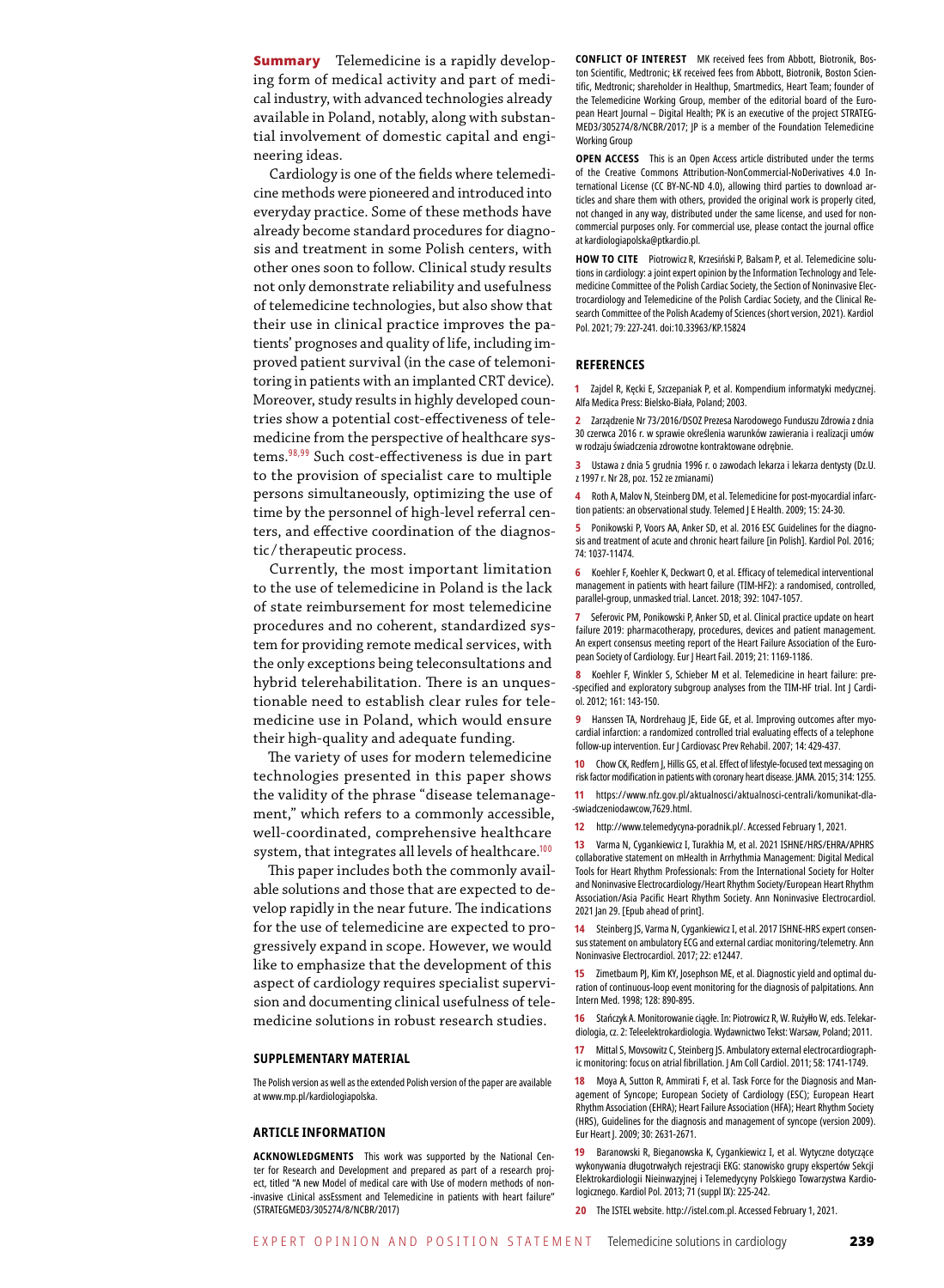**21** Schultz KE, Lui GK, [McElhinney](https://doi.org/10.1111/chd.12736) DB, et al. Extended cardiac ambulatory rhythm [monitoring](https://doi.org/10.1111/chd.12736) in adults with congenital heart disease: arrhythmia detection and impact of extended [monitoring.](https://doi.org/10.1111/chd.12736) Congenit Heart Dis. 2019;14: 410-418.

**22** Hindricks G, Potpara T, Dagres N, et al; ESC Scientific [Document](https://doi.org/10.1093/eurheartj/ehaa612) Group. 2020 ESC Guidelines for [the diagnosis](https://doi.org/10.1093/eurheartj/ehaa612) and management of atrial fibrillation developed in collaboration with the European Association of Cardio-Thoracic Surgery (EACTS): the Task Force for [the diagnosis](https://doi.org/10.1093/eurheartj/ehaa612) and management of atrial fibrillation of the European Society of [Cardiology\(ESC\)](https://doi.org/10.1093/eurheartj/ehaa612) Developed with the special contribution of the European Heart Rhythm [Association](https://doi.org/10.1093/eurheartj/ehaa612) (EHRA) of the ESC. Eur Heart J. 2021; 42: 373-498.

**23** Rekosz J, Kasznicka M, [Kwiatkowska](https://doi.org/10.5603/CJ.a2015.0059) D, et al. Standard 12‑lead electrocardiogram [teletransmission:](https://doi.org/10.5603/CJ.a2015.0059) support in diagnosing cardiovascular diseases in operations undertaken by [Warsaw‑area](https://doi.org/10.5603/CJ.a2015.0059) basic medical rescue teams between 2009 [and 2013.](https://doi.org/10.5603/CJ.a2015.0059) Cardiol J. 2015: 22: 675-682.

**24** Rothman SA, Laughlin JC, Seltzer J, et al. [The diagnosis](https://doi.org/10.1111/j.1540-8167.2006.00729.x) of cardiac arrhythmias: [a prospective](https://doi.org/10.1111/j.1540-8167.2006.00729.x) multi‑center randomized study comparing mobile cardiac outpatient telemetry versus standard loop event [monitoring.](https://doi.org/10.1111/j.1540-8167.2006.00729.x) J Cardiovasc Electrophysiol. 2007; 18: [241-247.](https://doi.org/10.1111/j.1540-8167.2006.00729.x)

**25** Gradl S, Kugler P, Lohmuller C, et al. Real-time ECG [monitoring](https://doi.org/10.1109/EMBC.2012.6346460) and arrhythmia detection using [Android‑based](https://doi.org/10.1109/EMBC.2012.6346460) mobile devices. Conf Proc IEEE Eng Med Biol Soc. 2012; 2012: [2452-2455.](https://doi.org/10.1109/EMBC.2012.6346460)

26 Kurka N, Bobinger T, Kallmünzer B, et al. Reliability and limitations of automated arrhythmia detection in telemetric monitoring after stroke. Stroke. 2015; 46: 560-563.

**27** Shao M, Zhou Z, Bin G, et al. A wearable [electrocardiogram](https://doi.org/10.3390/s20030606) telemonitoring system for atrial [fibrillation](https://doi.org/10.3390/s20030606) detection. Sensors (Basel). 2020; 20: 606.

28 White RD, Flaker G. Smartphone-based arrhythmia detection: should we encourage patients to use the ECG in their pocket? J Atr Fibrillation. 2017; 9: 1605.

**29** Piotrowicz E, Jasionowska A, [Banaszak‑Bednarczyk](https://doi.org/10.1258/jtt.2012.111005) M, et al. ECG telemonitoring during home-based cardiac [rehabilitation](https://doi.org/10.1258/jtt.2012.111005) in heart failure patients. | Telemed Telecare. 2012; 18: [193-197.](https://doi.org/10.1258/jtt.2012.111005)

**30** Brunetti ND, De Gennaro L, Pellegrino PL, et al. Atrial [fibrillation](https://doi.org/10.1177/1741826711406060) with symptoms other than [palpitations:](https://doi.org/10.1177/1741826711406060) incremental diagnostic sensitivity with at-home telecardiology [assessment](https://doi.org/10.1177/1741826711406060) for emergency medical service. Eur J Prev Cardiol. 2012; 19: [306-313.](https://doi.org/10.1177/1741826711406060)

**31** Campo Dell' Orto M, Hamm C, Liebetrau C, et al. Telemetry-assisted early detection of STEMI in patients with atypical symptoms by paramedic-performed 12-lead ECG with subsequent cardiological analysis. Eur J Emerg Med. 2017; 24: 272-276.

**32** Kotb A, Cameron C, Hsieh S, et al. Comparative [effectiveness](https://doi.org/10.1371/journal.pone.0118681) of different forms of [telemedicine](https://doi.org/10.1371/journal.pone.0118681) for individuals with heart failure (HF): a systematic review and network [meta‑analysis.](https://doi.org/10.1371/journal.pone.0118681) PLoS One. 2015; 10: e0 118 681.

**33** Priori SG, Blomström‑Lundqvist C, Mazzanti A. et al; Authors/Task Force Members; Document Reviewers. 2015 ESC Guidelines for the management of patients with ventricular arrhythmias and the prevention of sudden cardiac death: the Task Force for the Management of Patients with Ventricular Arrhythmias and the Prevention of Sudden Cardiac Death of the European Society of Cardiology (ESC). Endorsed by: Association for European Paediatric and Congenital Cardiology (AEPC). Eur Heart J. 2015; 36: 2793-2867.

**34** Dussault C, Toeg H, Nathan M, et al. [Electrocardiographic](https://doi.org/10.1161/CIRCEP.114.002521) monitoring for detecting atrial [fibrillation](https://doi.org/10.1161/CIRCEP.114.002521) after ischemic stroke or transient ischemic attack: systematic review and meta‑analysis. Circ Arrhythm [Electrophysiol.](https://doi.org/10.1161/CIRCEP.114.002521) 2015; 8: 263-269.

**35** Brignole M, Auricchio A, Baron‑Esquivias G. et al. 2013 ESC Guidelines on cardiac pacing and cardiac resynchronization therapy: the Task Force on cardiac pacing and resynchronization therapy of the European Society of Cardiology(ESC). Developed in collaboration with the European Heart Rhythm Association (EHRA). Eur Heart J. 2012; 33: 2569-2619.

**36** Coutts SB, Wein TH, Lindsay MP, et al; Heart, and Stroke [Foundation](https://doi.org/10.1111/ijs.12439) Canada Canadian Stroke Best Practices Advisory [Committee.](https://doi.org/10.1111/ijs.12439) Canadian stroke best practice [recommendations:](https://doi.org/10.1111/ijs.12439) secondary prevention of stroke guidelines, update 2014. Int J Stroke. 2015; 10: [282-291.](https://doi.org/10.1111/ijs.12439)

**37** Glotzer TV, Ziegler PD. [Cryptogenic](https://doi.org/10.1016/j.hrthm.2014.09.058) stroke: is silent atrial fibrillation the culprit? Heart Rhythm. 2015; 12: [234-241.](https://doi.org/10.1016/j.hrthm.2014.09.058)

**38** Dubner S, Auricchio A, Steinberg JS, et al. [ISHNE/EHRA](https://doi.org/10.1093/europace/eur303) expert consensus on remote monitoring of [cardiovascular](https://doi.org/10.1093/europace/eur303) implantable electronic devices (CIEDs). Europace, 2012; 14: [278-293.](https://doi.org/10.1093/europace/eur303)

**39** Botto GL, Padeletti L, Santini M, et al. Presence and duration of atrial fibrillation detected by continuous monitoring: crucial [implications](https://doi.org/10.1111/j.1540-8167.2008.01320.x) for the risk of thromboembolic events. J Cardiovasc [Electrophysiol.](https://doi.org/10.1111/j.1540-8167.2008.01320.x) 2009; 20: 241-248.

**40** Sposato LA, Cipriano LE, Saposnik G, et al. Diagnosis of atrial [fibrillation](https://doi.org/10.1016/S1474-4422(15)70027-X) after stroke and transient ischaemic attack: a systematic review and meta-analysis. Lancet Neurol. 2015; 14: [377-387.](https://doi.org/10.1016/S1474-4422(15)70027-X)

**41** January CT, Wann LS, Alpert JS, et al. 2014 [AHA/ACC/HRS](https://doi.org/10.1016/j.jacc.2014.03.022) guideline for [the management](https://doi.org/10.1016/j.jacc.2014.03.022) of patients with atrial fibrillation: a report of the American College of [Cardiology/American](https://doi.org/10.1016/j.jacc.2014.03.022) Heart Association Task Force on Practice Guidelines and [the Heart](https://doi.org/10.1016/j.jacc.2014.03.022) Rhythm Society. J Am Coll Cardiol. 2014; 64: 1-76.

**42** Dagres N, Kottkamp H, Piorkowski C, et al. Influence of [the duration](https://doi.org/10.1016/j.ijcard.2008.10.004) of Holter monitoring on [the detection](https://doi.org/10.1016/j.ijcard.2008.10.004) of arrhythmia recurrences after catheter ablation of atrial fibrillation: [Implications](https://doi.org/10.1016/j.ijcard.2008.10.004) for patient follow‑up. Int J Cardiol. 2010; 139: [305-306.](https://doi.org/10.1016/j.ijcard.2008.10.004)

**43** Turakhia MP, Desai M, Hedlin H, et al. Rationale and design of [a large‑scale,](https://doi.org/10.1016/j.ahj.2018.09.002) app‑based study to identify cardiac arrhythmias using [a smartwatch:](https://doi.org/10.1016/j.ahj.2018.09.002) the Apple Heart Study. Am Heart J. 2019; 207: [66-75.](https://doi.org/10.1016/j.ahj.2018.09.002)

**44** Glotzer TV, Daoud EG, Wyse DG, et al. [The relationship](https://doi.org/10.1161/CIRCEP.109.849638) between daily atrial [tachyarrhythmia](https://doi.org/10.1161/CIRCEP.109.849638) burden from implantable device diagnostics and stroke risk: the TRENDS study. Circ Arrhythm [Electrophysiol.](https://doi.org/10.1161/CIRCEP.109.849638) 2009; 2: 474-480.

45 Glotzer TV, Hellkamp AS, Zimmerman J, et al; MOST Investigators. Atrial high rate episodes detected by pacemaker [diagnostics](https://doi.org/10.1161/01.CIR.0000057981.70380.45) predict death and stroke: report of the Atrial [Diagnostics](https://doi.org/10.1161/01.CIR.0000057981.70380.45) Ancillary Study of the MOde Selection Trial (MOST). Circu-lation. 2003; 107: [1614-1619.](https://doi.org/10.1161/01.CIR.0000057981.70380.45)

**46** Steg PG, James SK, Atar D, et al. Task Force on the management of STsegment elevation acute myocardial infarction of the European Society of Cardiology (ESC). ESC Guidelines for the management of acute myocardial infarction in patients presenting with ST‑segment elevation. JAMA. 2008; 300: 1784-1792.

**47** Sulke N, Sugihara C, Hong P, et al. [The benefit](https://doi.org/10.1093/europace/euv228) of a remotely monitored implantable loop recorder as a first line [investigation](https://doi.org/10.1093/europace/euv228) in unexplained syncope: [the EaSyAS](https://doi.org/10.1093/europace/euv228) II trial. Europace. 2016; 18: 912-918.

**48** Brignole M, Moya A, de Lange FJ, et al. 2018 ESC Guidelines for [the diagno](https://doi.org/10.1093/eurheartj/ehy037)sis and [management](https://doi.org/10.1093/eurheartj/ehy037) of syncope. Eur Heart J 2018; 39: 1883-1948.

**49** Agency for Healthcare Research and Quality (AHRQ). Remote cardiac monitoring. Technology Assessment. Prepared for the AHRO by the ECRI Evidence-based Practice Center (EPC). Contract No. 290-02-0019. AHRQ: Rockville, Maryland, United States; 2007.

**50** Tovia-Brodie O, Ben-Haim Y, Joffe E, et al. The value of [electrophysiologic](https://doi.org/10.1007/s10840-016-0218-2) study in decision-making regarding the need for pacemaker implantation after TAVI. J Interv Card [Electrophysiol.](https://doi.org/10.1007/s10840-016-0218-2) 2017; 48: 121-130.

51 Kirchhof P, Andresen D, Bosch R, et al. Short-term versus long-term antiarrhythmic drug treatment after [cardioversion](https://doi.org/10.1016/S0140-6736(12)60570-4) of atrial fibrillation (Flec‑SL): a prospective, [randomised,](https://doi.org/10.1016/S0140-6736(12)60570-4) open-label, blinded endpoint assessment trial. Lancet. 2012; 380: [238-246.](https://doi.org/10.1016/S0140-6736(12)60570-4)

**52** Slotwiner D, Varma N, Akar JG, et al. HRS Expert [Consensus](https://doi.org/10.1016/j.hrthm.2015.05.008) Statement on remote interrogation and monitoring for [cardiovascular](https://doi.org/10.1016/j.hrthm.2015.05.008) implantable electronic devices. Heart Rhythm. 2015;12: [e69‑e100.](https://doi.org/10.1016/j.hrthm.2015.05.008)

**53** Bertaglia E, Blank B, Blomström-Lundqvist C, et al. Atrial high-rate episodes: prevalence, stroke risk, implications for [management,](https://doi.org/10.1093/europace/euz172) and clinical gaps in evidence. Europace. 2019; 21: [1459-1467.](https://doi.org/10.1093/europace/euz172)

**54** Kirchhof P, Blank BF, Calvert M, et al. Probing oral [anticoagulation](https://doi.org/10.1016/j.ahj.2017.04.015) in patients with atrial high rate episodes: rationale and design of the Non-vitamin I antagonist Oral [anticoagulants](https://doi.org/10.1016/j.ahj.2017.04.015) in patients with Atrial High rate episodes (NOAH-AFNET 6) trial. Am Heart J. 2017; 190: [12-18.](https://doi.org/10.1016/j.ahj.2017.04.015)

**55** Pluta S, Piotrowicz E, Piotrowicz R, et al. Remote monitoring of cardiac implantable electronic devices in patients undergoing hybrid [comprehensive](https://doi.org/10.3390/jcm9113729) telerehabilitation in comparison to the usual care. Subanalysis from [Telerehabilitation](https://doi.org/10.3390/jcm9113729) in Heart Failure [Patients\(TELEREH‑HF\)](https://doi.org/10.3390/jcm9113729) Randomised ClinicalTrial. J Clin Med 2020; 9: 3729.

**56** Crossley GH, Boyle A, Vitense H, et al. [The CONNECT](https://doi.org/10.1016/j.jacc.2010.12.012) (Clinical Evaluation of Remote [Notification](https://doi.org/10.1016/j.jacc.2010.12.012) to Reduce Time to Clinical Decision) trial: the value of wireless remote [monitoring](https://doi.org/10.1016/j.jacc.2010.12.012) with automatic clinician alerts. J Am Coll Cardiol. 2011; 57: [1181-1189.](https://doi.org/10.1016/j.jacc.2010.12.012)

**57** Crossley GH, Chen J, [Choucair](https://doi.org/10.1016/j.jacc.2009.10.001) W, et al. Clinical benefits of remote versus [transtelephonic](https://doi.org/10.1016/j.jacc.2009.10.001) monitoring of implanted pacemakers. J Am Coll Cardiol. 2009; 54: [2012-2019.](https://doi.org/10.1016/j.jacc.2009.10.001)

**58** Landolina M, Perego GB, Lunati M, et al. Remote [monitoring](https://doi.org/10.1161/CIRCULATIONAHA.111.088971) reduces healthcare use and improves quality of care in heart failure patients with [implantable](https://doi.org/10.1161/CIRCULATIONAHA.111.088971) [defibrillators:](https://doi.org/10.1161/CIRCULATIONAHA.111.088971) the evolution of management strategies of heart failure patients with implantable [defibrillators](https://doi.org/10.1161/CIRCULATIONAHA.111.088971) (EVOLVO) study. Circulation. 2012; 125: 2985-2992.

**59** [Guédon‑Moreau](https://doi.org/10.1093/eurheartj/ehs425) L, Lacroix D, Sadoul N, et al. A randomized study of remote follow-up of implantable cardioverter [defibrillators:](https://doi.org/10.1093/eurheartj/ehs425) safety and efficacy report of the ECOST trial. Eur Heart J. 2013: 34: 605-614.

**60** Saxon LA, Hayes DL, Gilliam FR, et al. Long-term outcome after ICD and CRT implantation and influence of remote device follow-up: [the ALTITUDE](https://doi.org/10.1161/CIRCULATIONAHA.110.960633) survival study. [Circulation.](https://doi.org/10.1161/CIRCULATIONAHA.110.960633) 2010; 122: 2359-2367.

**61** Hindricks G, Taborsky M, Glikson M, et al. Implant‑based [multiparameter](https://doi.org/10.1016/S0140-6736(14)61176-4) [telemonitoring](https://doi.org/10.1016/S0140-6736(14)61176-4) of patients with heart failure (IN‑TIME): a randomised controlled [trial.Lancet.](https://doi.org/10.1016/S0140-6736(14)61176-4) 2014; 384: 583-590.

**62** De Simone A, Leoni L, Luzi M, et al. Remote [monitoring](https://doi.org/10.1093/europace/euu318) improves outcome after ICD implantation: the clinical efficacyin [the management](https://doi.org/10.1093/europace/euu318) of heart failure (EF-FECT) study. Europace. 2015; 17: [1267-1275.](https://doi.org/10.1093/europace/euu318)

**63** Cronin EM, Ching EA, Varma N, et al. Remote monitoring of [cardiovascular](https://doi.org/10.1016/j.hrthm.2012.08.002) devices: a time and activity analysis. Heart Rhythm. 2012; 9: [1947-1951.](https://doi.org/10.1016/j.hrthm.2012.08.002)

**64** Morgan JM, Kitt S, Gill J, et al. Remote [management](https://doi.org/10.1093/eurheartj/ehx227) of heart failure using [implantable](https://doi.org/10.1093/eurheartj/ehx227) electronic devices. Eur Heart J. 2017; 38: 2352-2360.

**65** Piotrowicz R, Jegier A, Szalewska D, et al. Rekomendacje w zakresie realizacji kompleksowej rehabilitacji kardiologicznej; stanowisko ekspertów Sekcji Rehabilitacji Kardiologicznej i Fizjologii Wysiłku PTK. AsteriaMed: Gdańsk, Poland; 2017.

**66** Piotrowicz R, Baranowski R. [Monitorowana,](https://www.mp.pl/kardiologiapolska/issue/article/11433/) spontaniczna rehabilitacja kardiologiczna w warunkach domowych [alternatywą](https://www.mp.pl/kardiologiapolska/issue/article/11433/) dla tradycyjnej rehabilitacji am[bulatoryjnej.](https://www.mp.pl/kardiologiapolska/issue/article/11433/) Kardiol Pol. 2006; 64: 1465-1468.

**67** Piotrowicz E, Baranowski R, Bilińska M, et al. A new model of [home‑based](https://doi.org/10.1093/eurjhf/hfp181) [telemonitored](https://doi.org/10.1093/eurjhf/hfp181) cardiac rehabilitation in patients with heart failure: effectiveness, quality of life, and [adherence.](https://doi.org/10.1093/eurjhf/hfp181) Eur J Heart Fail. 2010; 12: 164-171.

**68** [Piotrowicz](https://doi.org/10.1001/jamacardio.2019.5006) E, Pencina M, Opolski G, et al. Effects of a 9‑week hybrid comprehensive [telerehabilitation](https://doi.org/10.1001/jamacardio.2019.5006) program on long‑term outcomes in patients with heart